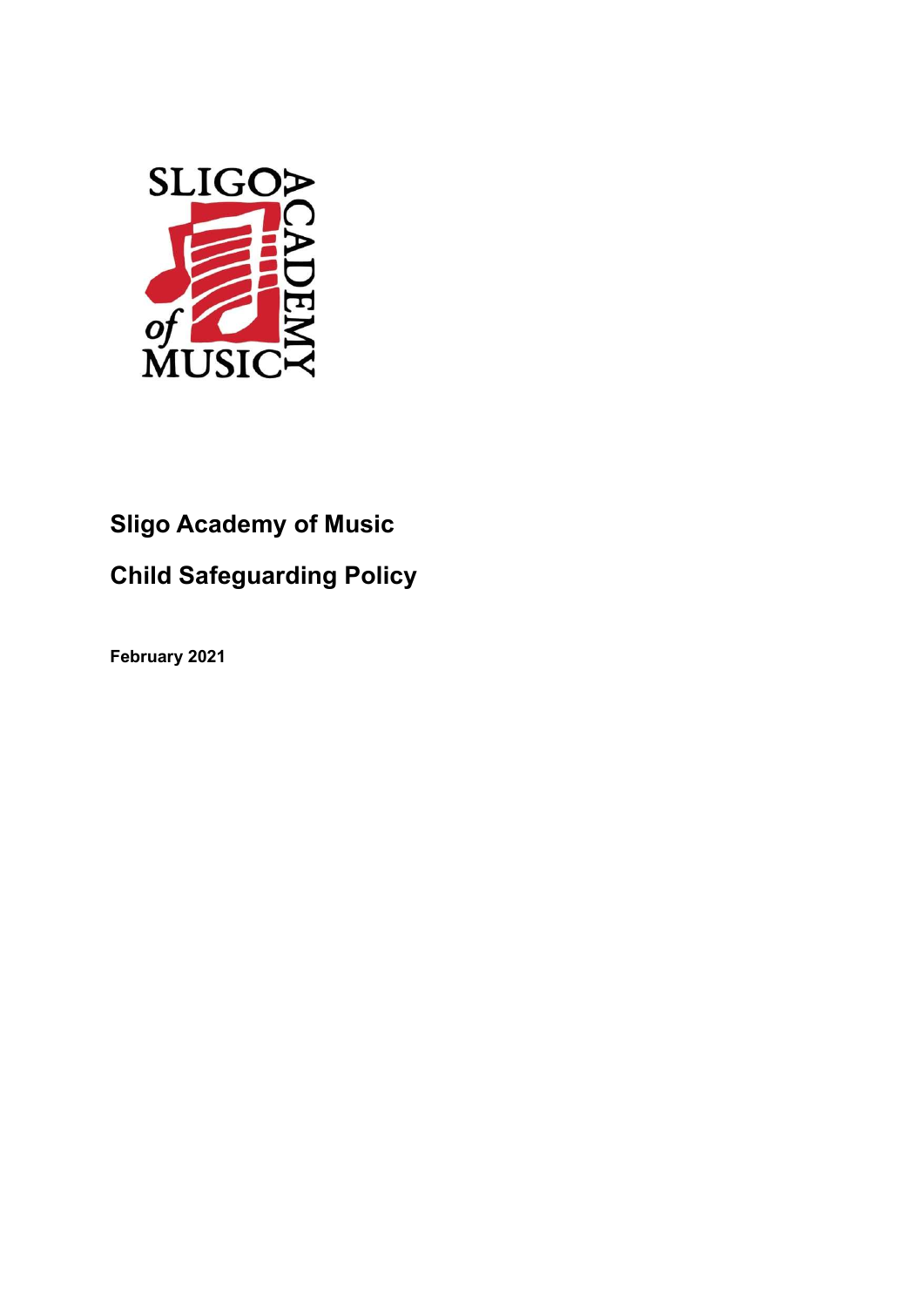# **Contents**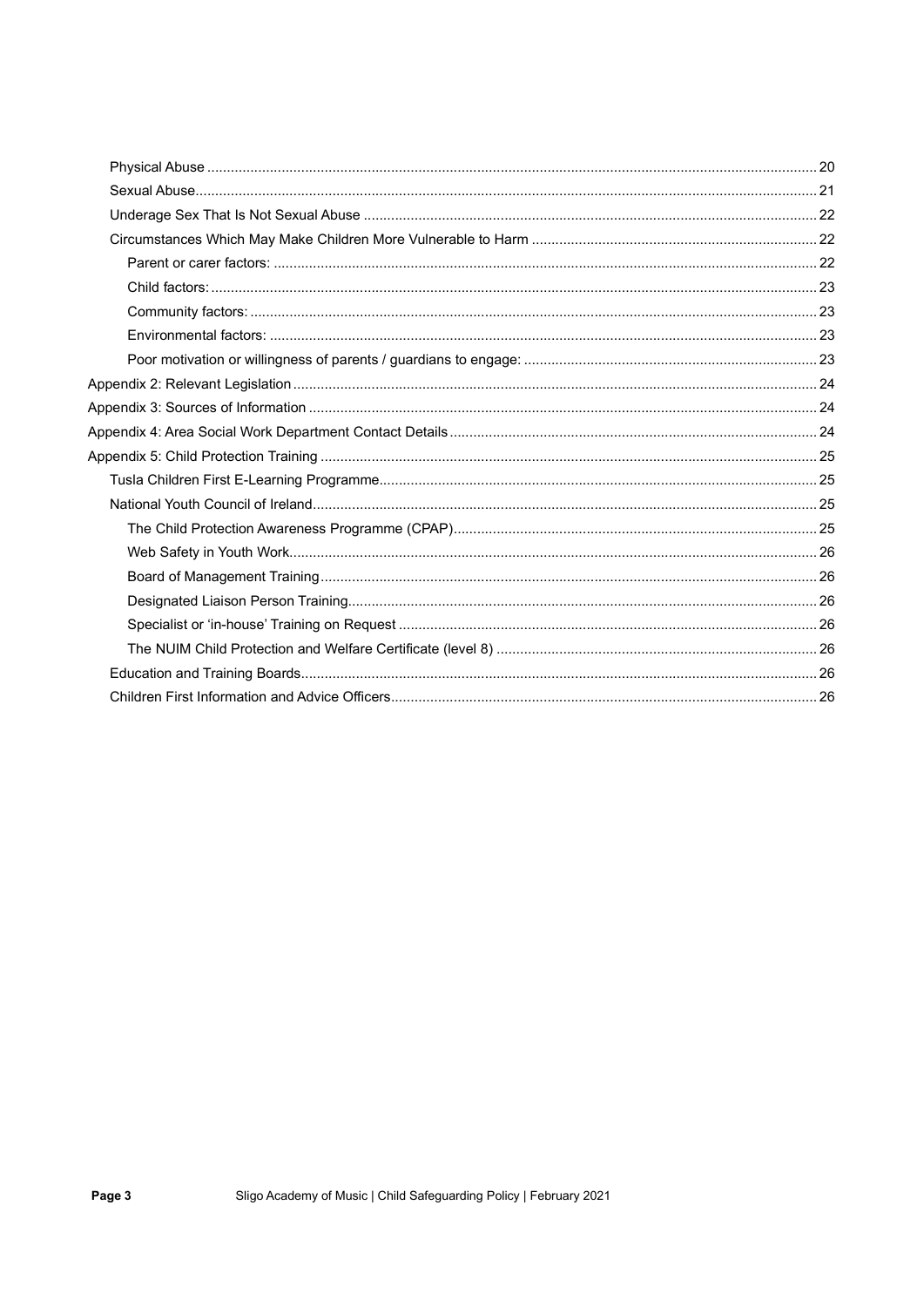# Introduction

The Sligo Academy of Music Child Safeguarding Policy is presented in addition to our Child Safeguarding Statement and contains the necessary policies, references and information to complete the requirements of the Child Safeguarding Statement and to ensure best practice in relation to our work with children and young people.

In creating our policies, we use reference materials and resources that are publicly available and work with the Irish Association of Youth Orchestras and others as appropriate to make sure that the policies are fit for purpose. It should be noted, however, that the policies represent our best efforts in the matter and are not guaranteed to meet all legal requirements.

This document forms part of a suite of documents that are used to safeguard and promote the welfare of the young people that we work with. Other relevant documents can be accessed on our web site under Child Protection and Welfare.

These documents are:

- Child Safeguarding Statement;
- Child Safeguarding Policy (this document);
- Internet Teaching Safeguarding Statement;
- Complaints Policy;
- Staff reference form:
- Staff declaration form;
- Confidential Incident Report Form;
- Tusla Standard Reporting Form (2017 Version).

This policy has been created in accordance with the Children First Act (2015) and the Children First: National Guidance for the Protection and Welfare of Children (2017).

## Responsible Persons

There are various roles and responsibilities defined by Tusla, the Child and Family Agency, with regard to the safeguarding of young people. Further information can be found in Children First National Guidance for the Protection and Welfare of Children (2017) on the Tusla website and from Children First Information and Advice Officers for whom contact details can be found on the Tusla website.

### Relevant Person

Defined in the Children First Act 2015 as a person who is appointed by a provider of a relevant service to be the first point of contact in respect of the provider's Child Safeguarding Statement. In small organisations, this will often be the Designated Liaison Person but it is not necessary for this to be so.

The Relevant Person in SAM is specified in the SAM Child Safeguarding Statement.

The Board of SAM shall be responsible for ensuring the appointment of the Relevant Person. The position shall be reviewed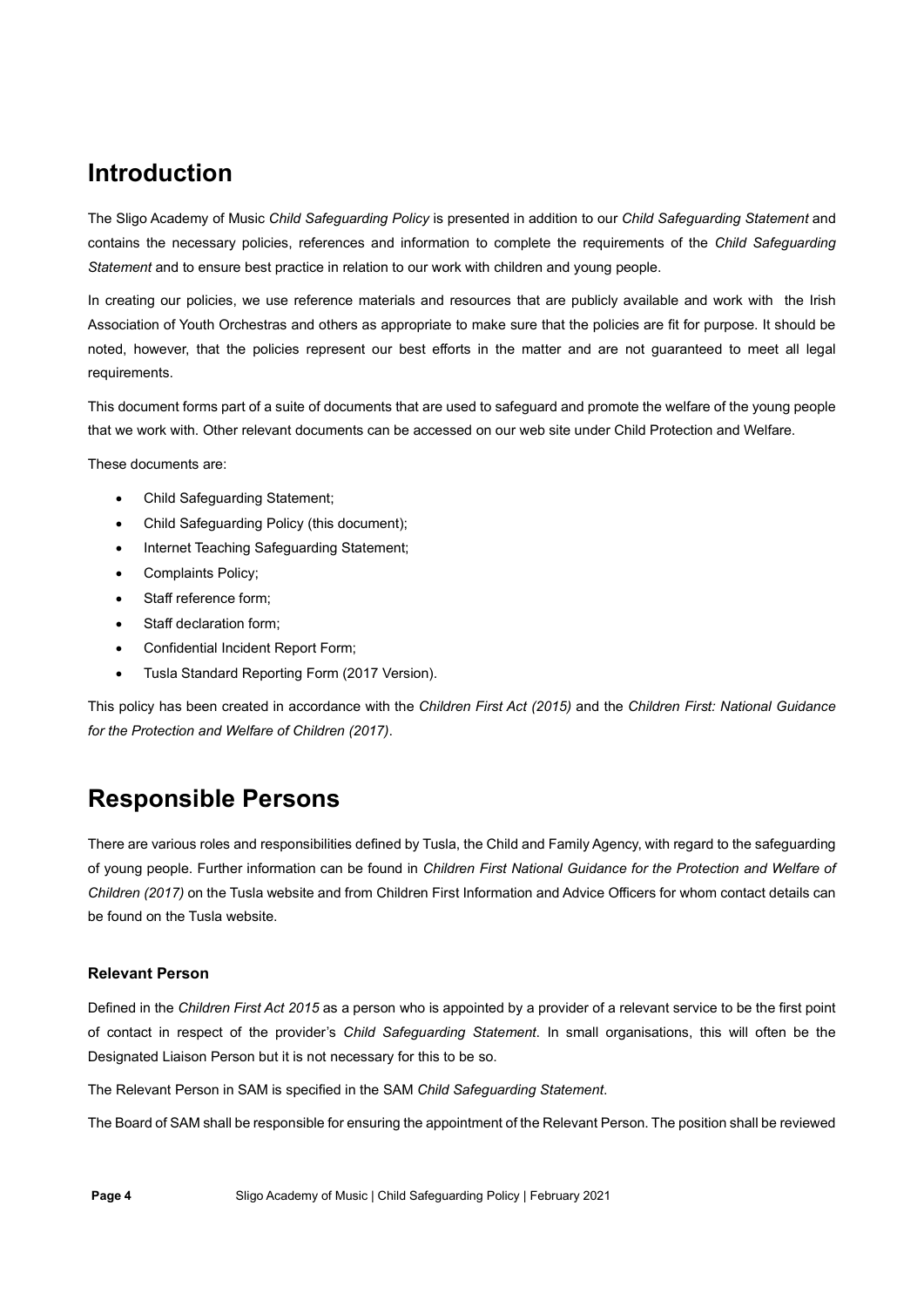along with the review of the Child Safeguarding Statement and when there are board or staff changes.

#### Designated Liaison Person and Deputy Designated Liaison Person(s)

The role of the Designated Liaison Person is to be a resource for any staff member, tutor or volunteer who has a child protection or welfare concern. The Designated Liaison Person should be well-informed about child protection and have received all the necessary training for the role. They will help any person in their organisation who is considering making a report to Tusla and will liaise with outside agencies.

The Designated Liaison Person and any Deputy Designated Liaison Person(s) are specified in the SAM Child Safeguarding Statement.

The Board of SAM shall be responsible for ensuring the appointment of the Designated Liaison Person and Deputy Designated Liaison Person(s). The positions shall be reviewed along with the review of the Child Safeguarding Statement and whenever there are board or staff changes.

#### Mandated Persons

Under the Children First Act 2015, certain people must by law report to Tusla any incidences of harm that meet or exceed a specified threshold. These people are known as 'mandated persons' under the legislation. Mandated persons are people who have ongoing contact with children and / or families and who, because of their qualifications, training and experience, are in a key position to protect children from harm. Mandated persons include professionals working with children in the education, health, justice, youth and childcare sectors. Professionals who may not work directly with children, such as those who work in adult counselling or psychiatry, are also mandated persons.

A list of mandated professionals is given in Appendix 2 of Children First National Guidance for the Protection and Welfare of Children (2017). It includes any person employed in one of the following capacities:

safeguarding officer, child protection officer or other person (howsoever described) who is employed for the purpose of performing the child welfare and protection function of religious, sporting, recreational, cultural, educational and other bodies and organisations offering services to children;

It also includes any:

person responsible for the care or management of a youth work service within the meaning of section 2 of the Youth Work Act 2001.3.

Mandated persons have two main legal obligations under the Children First Act 2015:

- To report harm of children, above a defined threshold, to Tusla;
- To assist Tusla, if requested, in assessing a concern which has been the subject of a mandated report.

"Harm" means, in relation to a young person:

- a) assault, ill-treatment or neglect of the child in a manner that seriously affects or is likely to seriously affect the child's health, development or welfare; or
- b) sexual abuse of the child.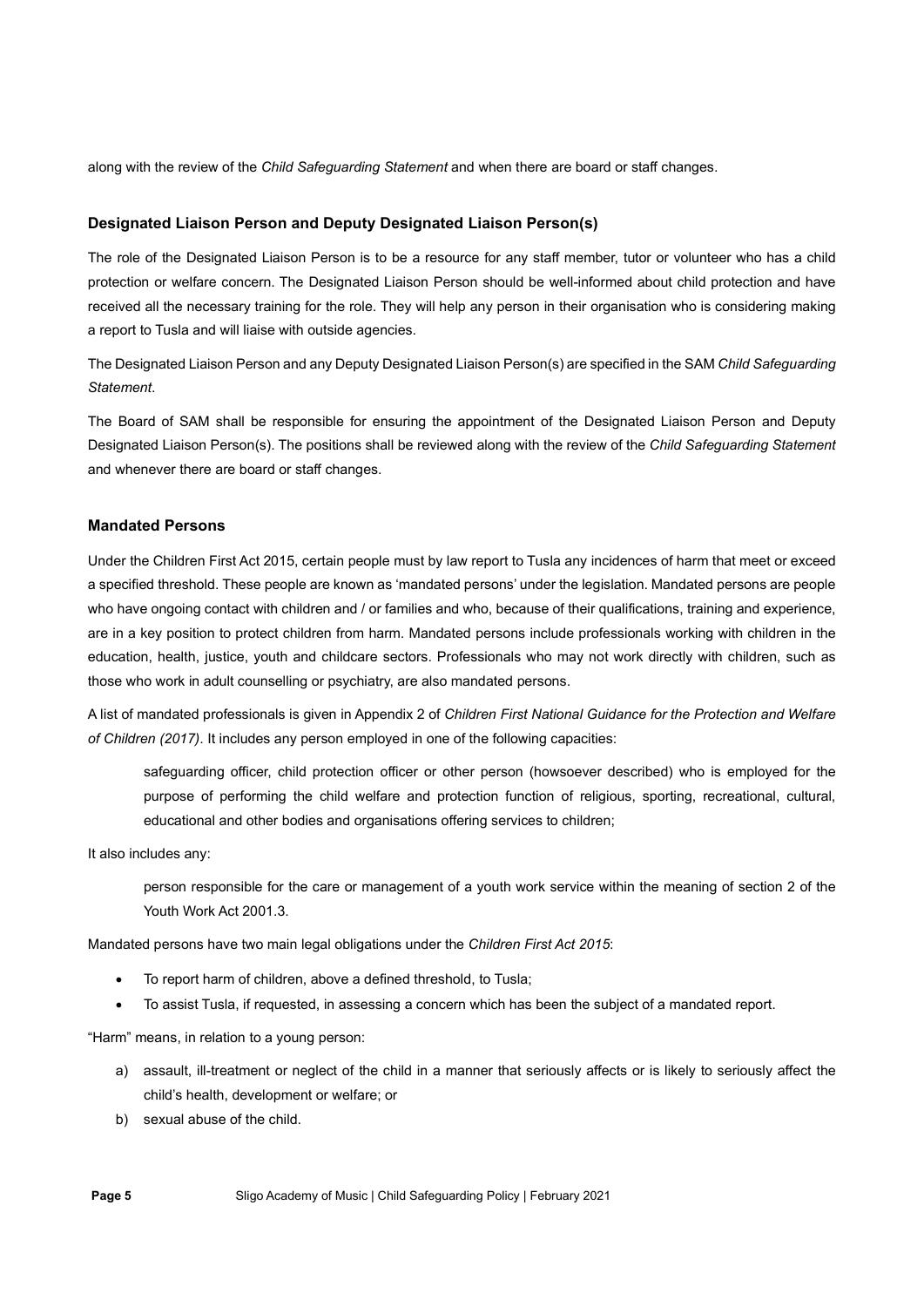The Board of SAM shall keep and review a list of mandated persons along with reviews of the Child Safeguarding Statement and shall also evaluate whether or not new staff members, tutors or volunteers are mandated. Evaluation will be carried out in relation to the list provided in Children First National Guidance for the Protection and Welfare of Children (2017).

The list of mandated persons will be kept in a soft-copy document at the SAM office along with the company registers.

Mandated persons are required to inform the Designated Liaison Person or their Deputies of concerns as other staff would do. Reports by Mandated Persons will be stored in the Confidential Incident File at the SAM office.

# Code of Conduct for Staff and Volunteers

The Sligo Academy of Music is committed to working with young people in a safe, respectful and positive manner that allows everyone to get the most from our activities - artistically, socially and personally.

SAM owes a duty of care to all participants in our activities, regardless of age.

In this document, supervisors refers to staff, tutors and volunteers.

We require that all supervisors adhere to this code of conduct and the other policies referred to here.

All supervisors must:

- Behave in a professional manner with courtesy, honesty and with integrity in the course of all SAM activity;
- At all times behave in a way that upholds the values, integrity and good reputation of SAM.

### Youth-centred Approach

All SAM supervisors should work in the following ways with young people engaged in our activities:

- Lead by example;
- Be adequately prepared for all activities:
- Have fun and encourage a positive and trusting atmosphere;
- Create an environment where young people feel comfortable and accepted:
- Use appropriate language (both verbal and physical);
- Treat young people fairly and equitably and as individuals;
- Encourage, support and praise young people;
- Listen to and be open, respectful and accepting of the views of young people;
- Encourage and facilitate feedback and discussion;
- Involve young people in decision making as is appropriate;
- Encourage young people to listen to and respect each other and ensure they follow their own code of conduct;
- Offer constructive criticism when needed whilst not focussing unnecessarily on individuals;
- Maintain awareness around language and comments made and, where there is a possibility that upset may have been caused, address it in a sensitive manner;
- Use age-appropriate teaching aids, materials and working methods;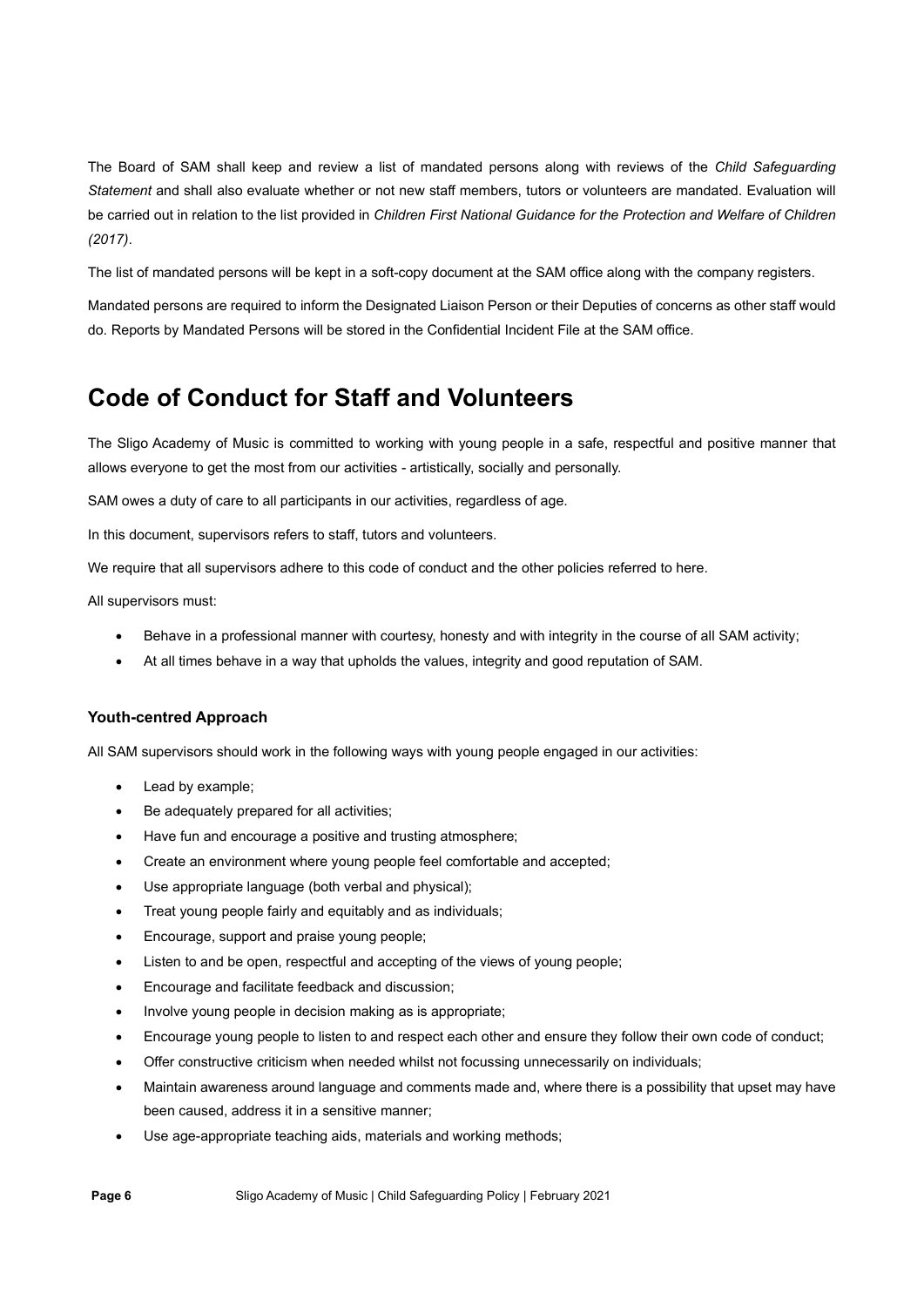- Respect young people's personal space and privacy;
- Respect differences of ability, culture, religion, ethnicity, race, socioeconomic status, family background, sexual orientation and gender identity;
- Be aware of special needs that young people may have and be aware of limitations due to medical or other conditions;
- Be aware of young people's other commitments when scheduling rehearsals or activities;
- Be proactive in relation to problems that do arise: seek to address issues promptly in a sensitive manner.

### Welfare and Protection

To ensure the safety and welfare of young people in our care, all supervisors must:

- Complete Garda Vetting in advance of carrying out 'relevant work';<sup>1</sup>
	- o Contracts of / for services will be invalidated where supervisors have failed to submit the relevant information for vetting in a timely fashion;
- Complete the Tusla Children First E-Learning Programme and provide a copy of the certificate to SAM;
- Read and sign a commitment to abide by this document: Code of Conduct for Staff, Tutors and Volunteers:
- Read and sign a commitment to abide by the SAM Child Safeguarding Statement;
- Report any concerns about the wellbeing of young people to the Designated Liaison Person or their Deputy and assist in reporting to Tusla if there is a need to do so;
- Deal proactively with bullying if it occurs and inform the Designated Liaison Person or their Deputy of any actual or suspected bullying;
	- o All supervisors should be familiar with the SAM Anti-Bullying Policy;
- Dress and behave appropriately;
- Treat information about young people appropriately and respect their privacy. However, confidentiality cannot be promised:
	- $\circ$  In the case of a child welfare / protection issue: (the young person is to be informed as to who their information will be shared with);
	- $\circ$  If there is a serious concern that there may be a threat to the health, safety or life of any person;
	- o In the context of criminal behaviour and disclosures required by legal process;
- Report any health and safety concerns to the appropriate person;
- Medication should not be administered to children / young people by supervisors without the specific permission of parents / guardians;
- Avoid taking individual sessions with children / young people or being alone in a room with a child or young person. However, in certain circumstances, i.e. in the case of instrumental lessons, it is appropriate for participants to receive one-on-one attention from tutors in a room with a closed door. In such cases, there is an "open door" policy whereby any tutor or supervisor is entitled to enter at any time;

<sup>&</sup>lt;sup>1</sup> Relevant work is any work or activities, carried out by a person, a necessary and regular part of which consists mainly of the person having access to or contact with children or vulnerable persons. Details of relevant work or activities are outlined in part 1 and 2 of Schedule 1 of the National Vetting Bureau (Children and Vulnerable Persons) Acts 2012 to 2016.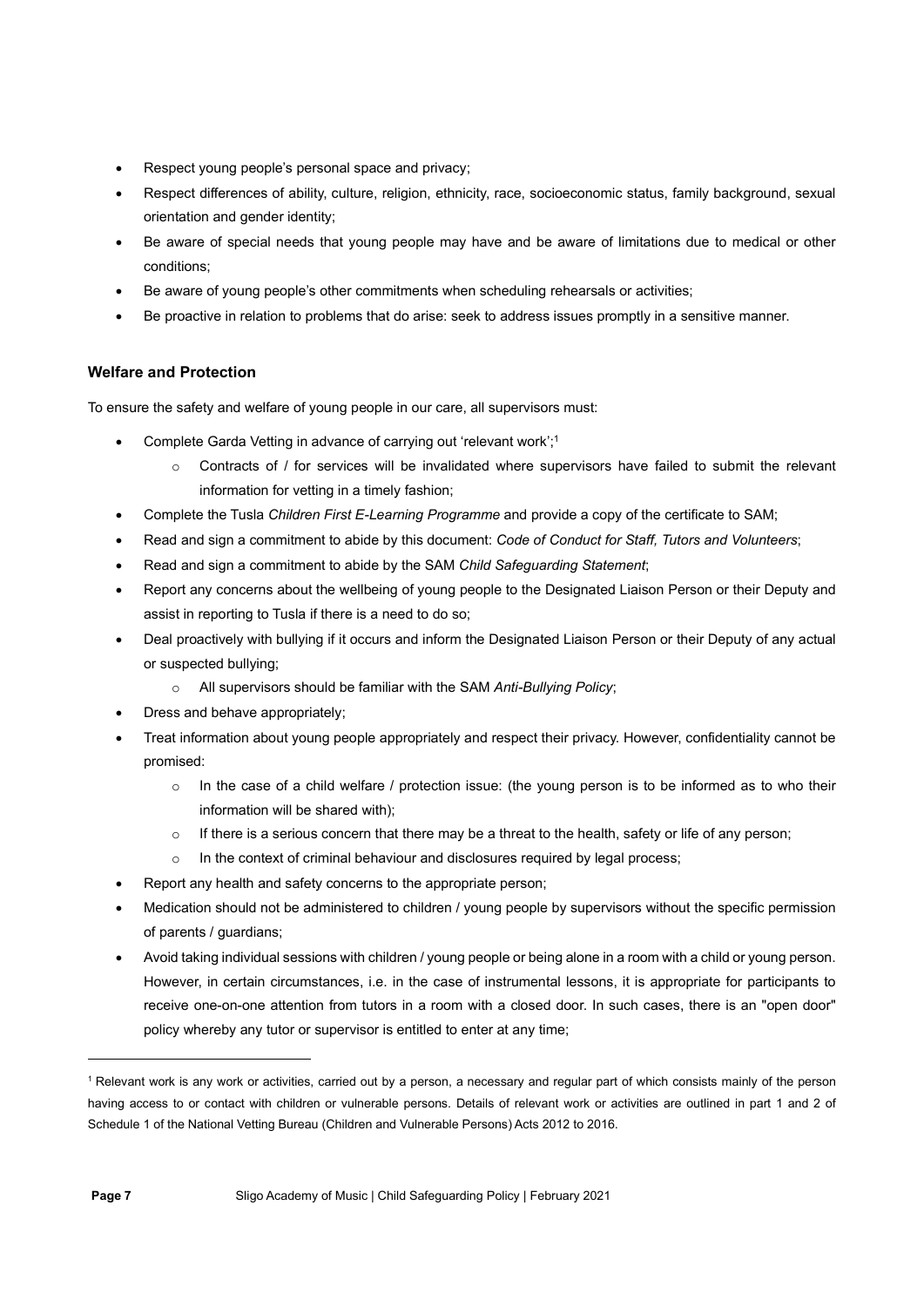- Where possible, avoid giving a lift to a child or young person but, where necessary, in exceptional circumstances, ensure the primary carer and the Designated Liaison Person or their Deputy have been informed. If possible, have a third person present: either an adult or participant;
- Not, through action or inaction, leave a young person in a dangerous situation or allow them to enter a dangerous situation.

### Inappropriate Behaviour

SAM staff, tutors and volunteers should not do any of the following:

- Use or allow the use of offensive or sexually suggestive physical and / or verbal language;
- Allow or engage in inappropriate touching of any form;
- Hit or physically chastise young people;
- Socialise inappropriately with students or socialise outside of structured organisational activities;
- Drink alcohol or be under the influence of alcohol while on duty;
- Take illegal drugs or medications that would impair their ability to fulfil their duties;
- Spend excessive amounts of time alone with any young person;
- Single out any young person for unfair favouritism, criticism, ridicule, or unwelcome focus or attention.

### Physical Contact

SAM acknowledges that physical contact may be essential in the process of our activities. We require, therefore, that all staff, tutors and volunteers:

- Seek consent of young people before making physical contact with them (except in an emergency or dangerous situation);
- Check the young person's level of comfort when engaged in activities that involve physical contact;
- Avoid horseplay or inappropriate touch.

### Communications and Social Media

SAM is committed to ensuring that all communications with the young participants in our activities are appropriate and are carried out through appropriate channels.

SAM acknowledges that supervisors and young people may have appropriate, pre-existing, professional, personal or student-teacher relationships and we do not interfere with these. The initiation of new professional or teacher-student relationships in the context of SAM activities should be communicated to the course manager and Designated Liaison Person. In the case of under 18s, permission for ongoing contact must be received from parents / guardians.

Keeping in mind those qualifications:

- Supervisors should not contact young people for reasons other than those directly connected to activities in which they are participating;
- Supervisors should only use official communications methods to communicate with young people on our activities;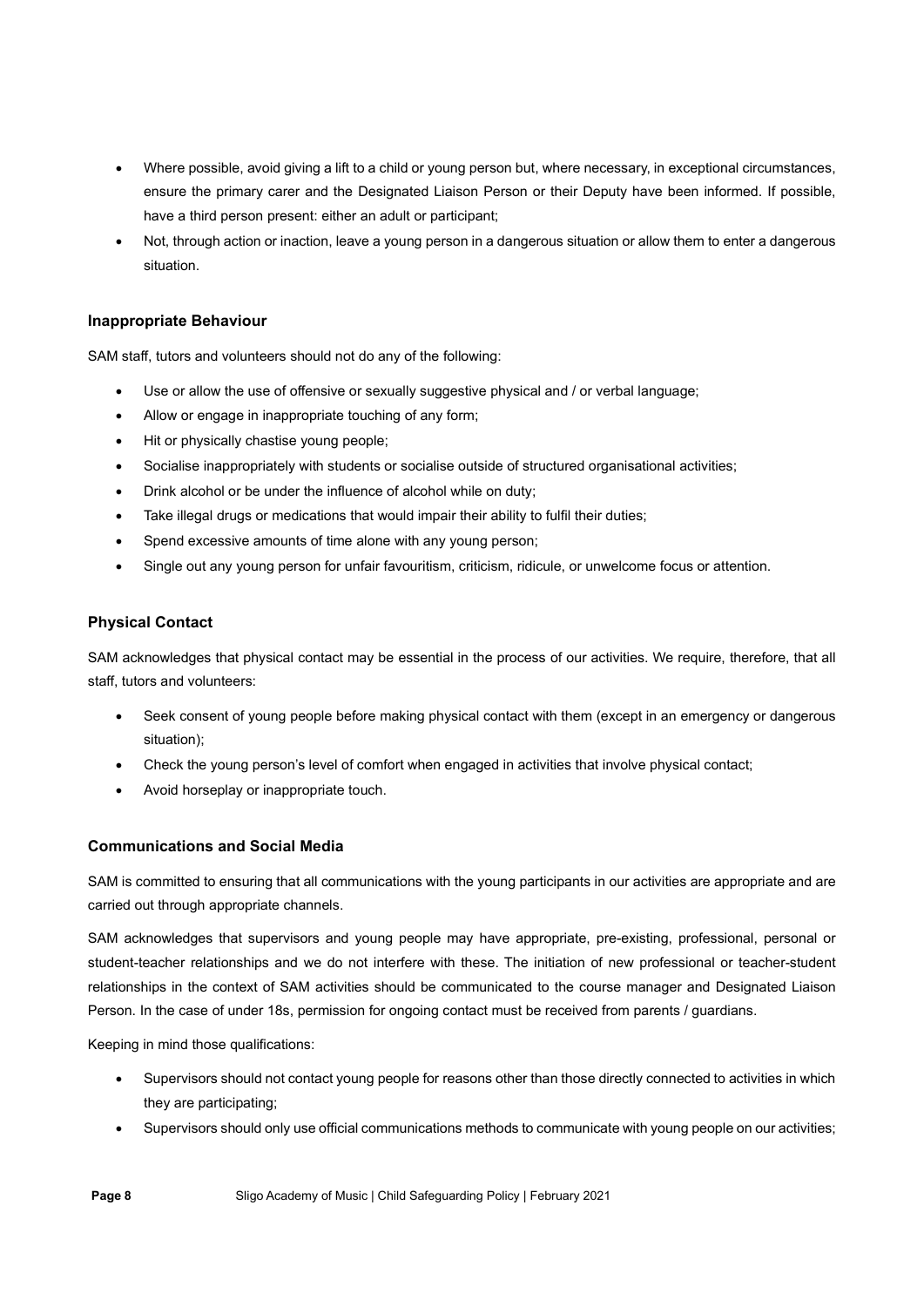- Supervisors should not give out their personal phone numbers, email addresses or other contact details to any young person unless directly requested by the parent/guardian.
- Telephone / SMS contact with participants should only be restricted to necessary communications;
	- o In the case of a safety concern or emergency, personal communications devices may be used to communicate with participants but the Course Manager / Designated Liaison Person should be informed as soon as possible thereafter.
- Supervisors should not provide participants' contact details to other participants or third parties without express permission. In the case of under 18s, this requires the permission of parents / guardians;
	- o Please be aware that adding participants to WhatsApp groups and similar services can expose their contact details. Consider using a "broadcast" function instead of such a group.
- Supervisors should not connect to or interact with participants via personal social media channels;
	- $\circ$  Friend requests should be politely declined explaining to the young person, if the opportunity arises, that this is the policy of SAM.
	- o Interaction via official SAM social media accounts is to be encouraged but supervisors using these accounts must ensure that interaction is respectful and appropriate, including interactions in comments / sharing.
	- o No defamatory, insulting or provocative material can be posted on our online platforms.
- Supervisors are advised to check privacy settings on their personal social media channels and monitor carefully for any changes that social networking sites may make to their settings in relation to client privacy.

### Use of Images and Video

The use of images and audio / video footage are of great value to SAM in promoting participation and quality in music in Ireland. We aim to provide professional photographers and videographers for performances and events where this is within our budget but, where this isn't feasible, we will have supervisors designated to take photographs / video.

- Supervisors who do not have the capturing of images / video as part of their role should not take photographs / video of participants. If there is a good reason, i.e. documenting, then the agreement of course managers and / or the Designated Liaison Person or their Deputy should be sought.
- If designated supervisors use their own devices for capturing images / video, such materials should be deleted from their devices as soon as they have been transferred to an SAM device.
- SAM seeks permission for photography / videography from all participants / their parents or guardians for our courses and events. Permission is sometimes withheld and staff cannot assume that images of young people can be taken even where it seems otherwise appropriate to do so.

## Code of Conduct for Children and Young People

SAM is committed to providing a positive and enlightened environment to facilitate the best possible outcomes for all participants. It is our policy to safeguard the welfare of all young people who participate in our activities. The welfare of the young people under our care is paramount.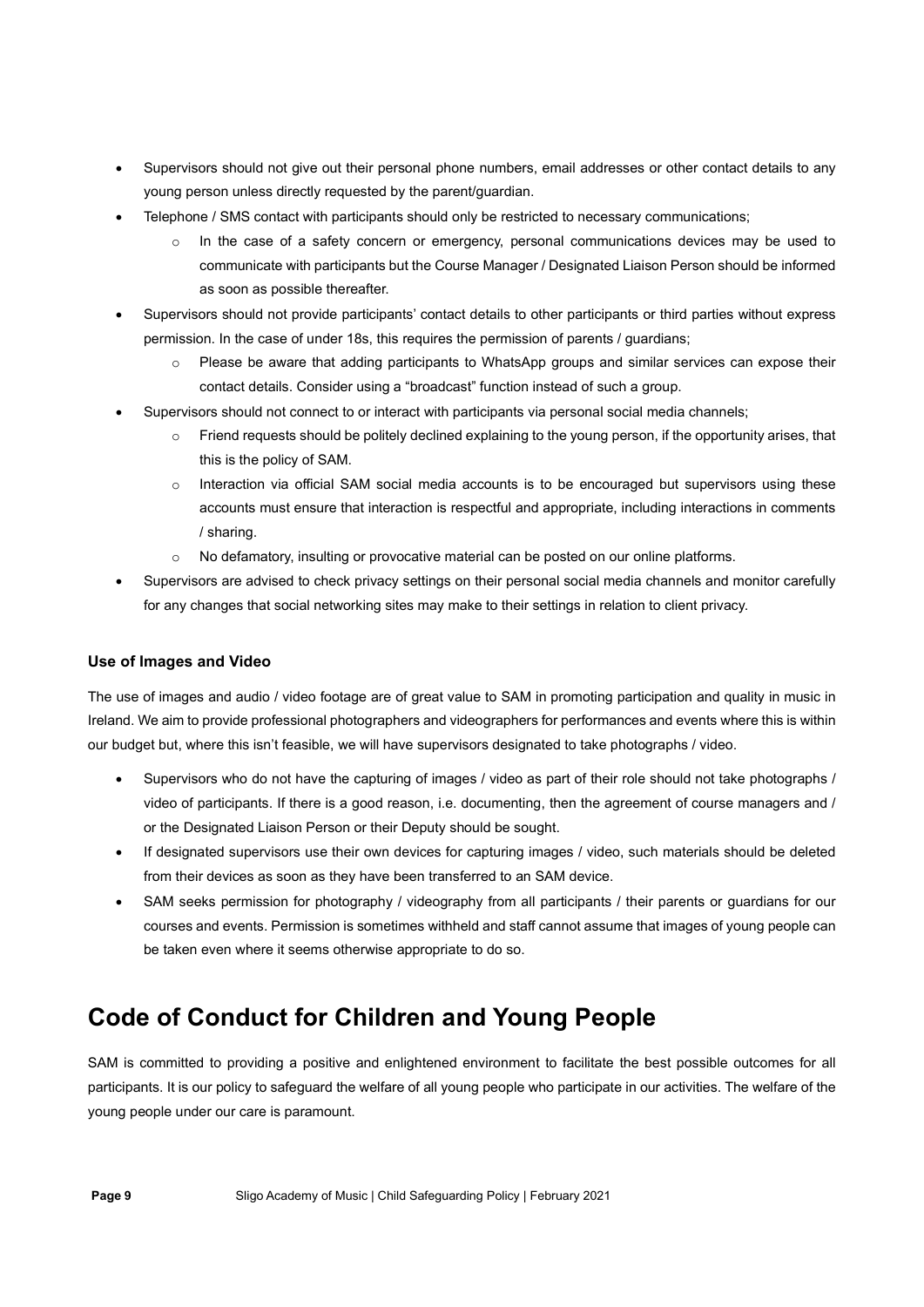All participants in our activities will be required to acknowledge and abide by the following Code of Conduct for Young People.

### Code of Conduct for Children and Young People

All young people will:

- Treat each other and all members of staff with courtesy, respect and dignity;
- Treat each other equally and as individuals;
- Listen to and respect each other;
- Respect each other's personal space;
- Respect differences of ability, culture, religion, race and sexual orientation;
- Be aware of any special needs people may have;
- Have fun and enjoy a positive, inclusive atmosphere;
- Be aware that bullying will not be accepted or tolerated;
- Not engage in rough play;
- Not use inappropriate language;
- Not purchase or consume alcohol, illegal drugs or smoke while participating in SAM activities, in keeping with civil law;
- Respect the fact that staff and volunteers will not work alone or spend time alone with one young person except in specified circumstances;
- Make sure the office or tutor knows if they cannot attend an activity or will be late for any reason;
- Be aware of the boundaries of the property where activities take place and not leave them without permission.
- Not take medicines or drugs other than prescribed medications and / or over-the-counter remedies with the approval of parents for under-18s.

We ask that all participants treat others as they would wish to be treated themselves.

#### Tours, Rehearsals, Residential Rehearsals and Courses

All Participants will:

- Act responsibly, pay attention to the safety of themselves and others, show respect for and not interfere with or damage other participants' equipment or property;
- Not engage in any inappropriate behaviour, damage, degrade or otherwise misuse any property, equipment, service or facility owned, visited or hired by SAM;
- Follow instructions regarding group behaviour in residence, at rehearsals at performances and while travelling;
- Abide in full by the dress code as given by course / ensemble managers on all occasions;
- Stay in groups of not less than 3 when walking, shopping or sightseeing and have access to essential contact numbers and a means of contact;
- Follow instructions of their assigned group leader at all times;
- Follow instructions from SAM tutors and other supervisors at SAM events.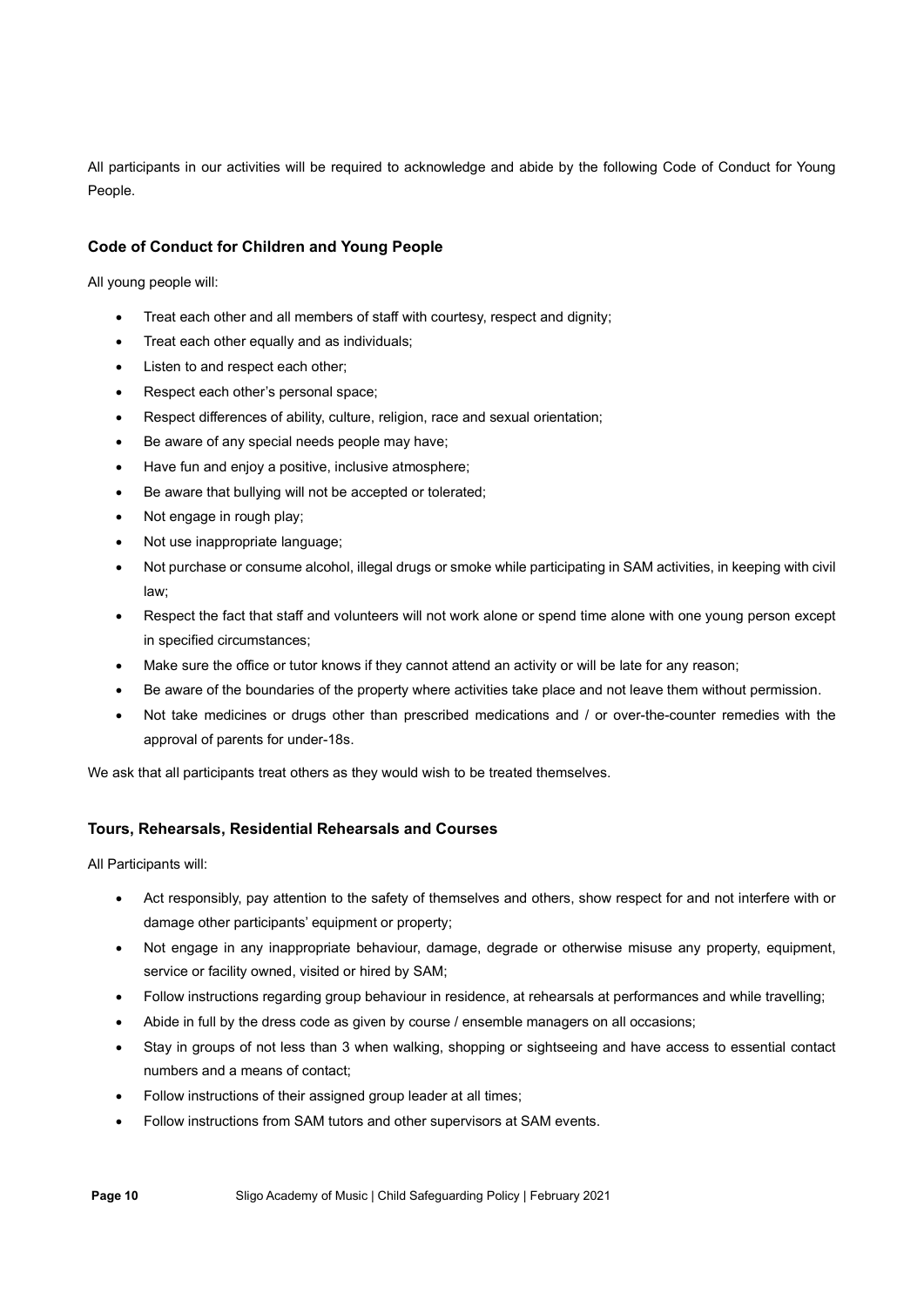### Use of Technology

- Mobile phones will be switched off during rehearsals and performances.
- The sharing of images on any social media or networking site is strictly forbidden without the express permission from all parties involved.
- Cameras will not be used to take compromising, inappropriate or explicit pictures or recordings of any other participant or adult. Sharing of any such images on any social media or networking site is strictly forbidden.

#### Personal Property / Insurance

- Participants are responsible for their own property at all times.
- Participants / Guardians of participants under 18 years of age must ensure that instruments are adequately insured for all SAM activities (including out of the country) and under all circumstances.
- Participants must clearly label all their property.

#### Sanctions

- Any participant found to be in breach of SAM rules will be subject to sanction at the discretion of SAM.
- Parents / guardians will be contacted in the event of serious misconduct of participants under 18.
- A participant found to be uncooperative or in serious breach of rules will be sent home and may not be permitted to return to any SAM activities or events.
- In event of participants being sent home parents / guardians or the participants themselves, where over-18, will be responsible for arranging travel and any additional expenses incurred by SAM including those relating to adult supervision while travelling.

# Anti-Bullying Policy

Bullying has no place in SAM. Staff and volunteers should promote a positive anti-bullying ethos during activities and raise awareness amongst other participants that bullying should not be tolerated. By emphasising the SAM's codes of conduct, an environment should be created in which all people are valued as individuals with rights and are encouraged and affirmed.

### What is Bullying?

Bullying can be defined as repeated aggression be it verbal, psychological or physical conducted by an individual or group against others. It is behaviour that is intentionally aggravating and intimidating. It includes behaviours such as teasing, taunting, threatening, hitting and extortion by one or more people against a target or targets. It can also include ignoring an individual and purposely making them feel marginalised and excluded from the group.

Anyone can be affected by bullying, be they staff, management, volunteers, or young people. We recognise that any of these individuals can also be a perpetrator of bullying.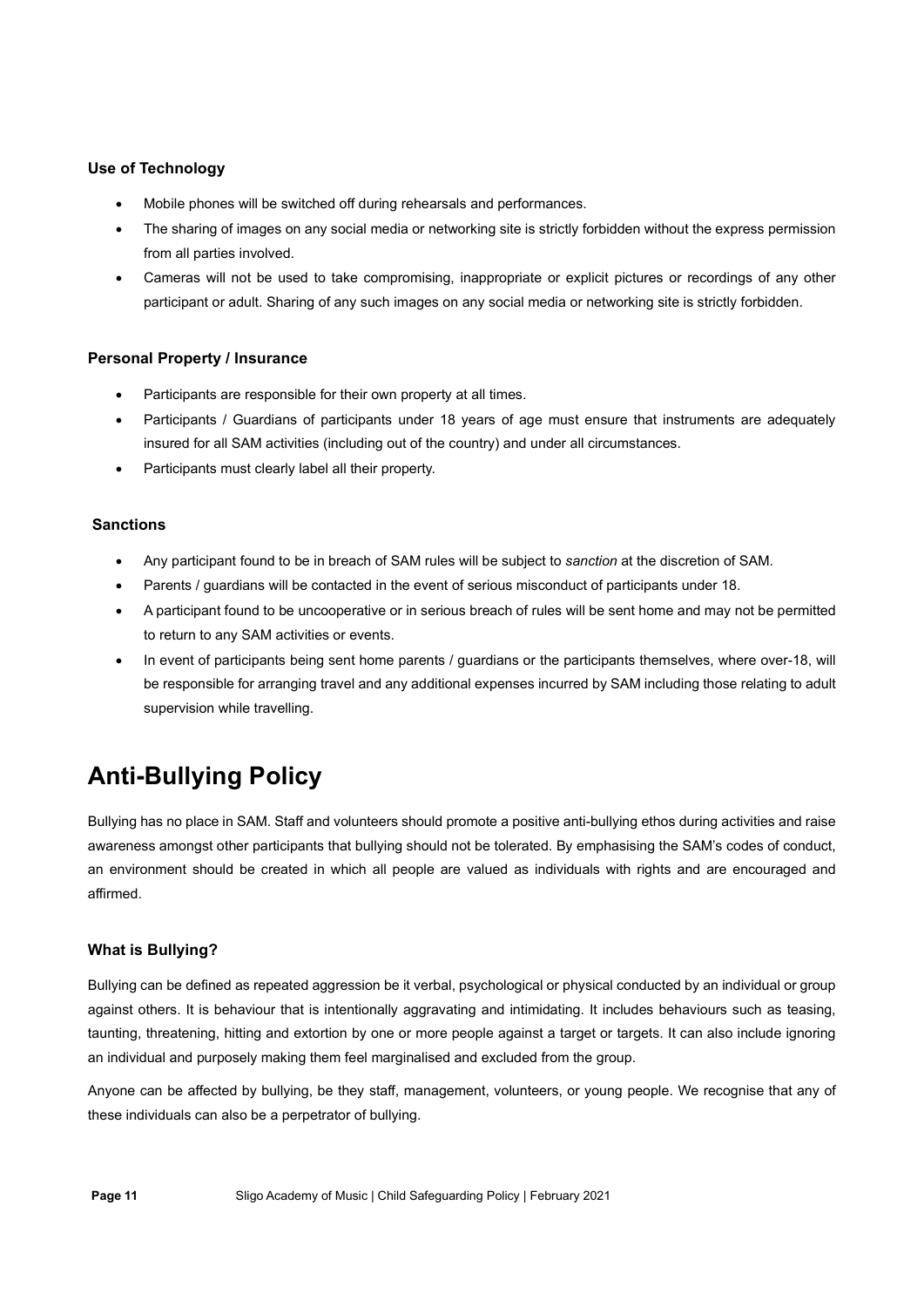#### The Results of Bullying

The effects of bullying can last for some time and can significantly affect an individual's wellbeing, causing poor social development and depression.

The outcomes of bullying can include:

- Physical injury, headaches, stomach aches;
- Stress symptoms such as sleep or eating disorders, anxiety and panic attacks;
- Loss of confidence and self-esteem:
- Reluctance to take part in activities;
- Lowered academic achievement;
- Exclusion and isolation;
- **Consideration of suicide.**

#### Dealing with a Disclosure of Bullying

It is important to take a proactive role in investigating whether bullying is occurring because many young people will not tell. However, a young person may confide in anyone so everyone should be aware of how to handle such a confidence.

What can you do if a child / young person tells you they are being bullied?

- 1) Listen calmly and accept what is said. If possible, there should be two adults present (but this should be determined by the needs of the young person). If not leave the door open so passers-by can see the adult but not the young person making the disclosure.
- 2) Take notes following the conversation and keep these on file as this forms the basis of the bullying report. Notes should include nature of incident, date, time, location, names of those involved, witnesses, relevant history and response.
- 3) Reassure the young person that help is available, action will be taken, that they were right to tell, it is not his or her fault and it could happen to anyone.
- 4) Negotiate confidentiality and be clear you'll only tell people who need to know.
- 5) Ensure the young person's safety. Safety is paramount and this can be maintained through appropriate supervision. Liaise with the young person's guardian in relation to a solution and possible actions.
- 6) Tell the young person that you'll keep them informed as to how you intend to proceed.
- 7) Make an intervention and ensure that all your actions will be guided by the needs of the young person. The following is a list of possible actions:
	- a) Inform the DLP or Office of your concerns;
	- b) Decide who to consult with: guardians of the alleged bully and alleged victim;
	- c) Decide who to interview: witnesses, alleged bullies;
	- d) Find out: what, where, when, who, how, why? Act in a non-confrontational manner.
- 8) Resolve the problem: Make bullying the responsibility of all young people in the group. Alternatively, approach the victim and the bully (explain why the bully's behaviour is wrong, how it makes the victim feel and request an apology); parents / legal guardians and bully (if sanctions linked to the behaviour are to be employed, request the parents / legal guardians to reinforce these).
- 9) Refer on in difficult cases: if it remains unresolved, a report should be fully written up and referred on to the Board of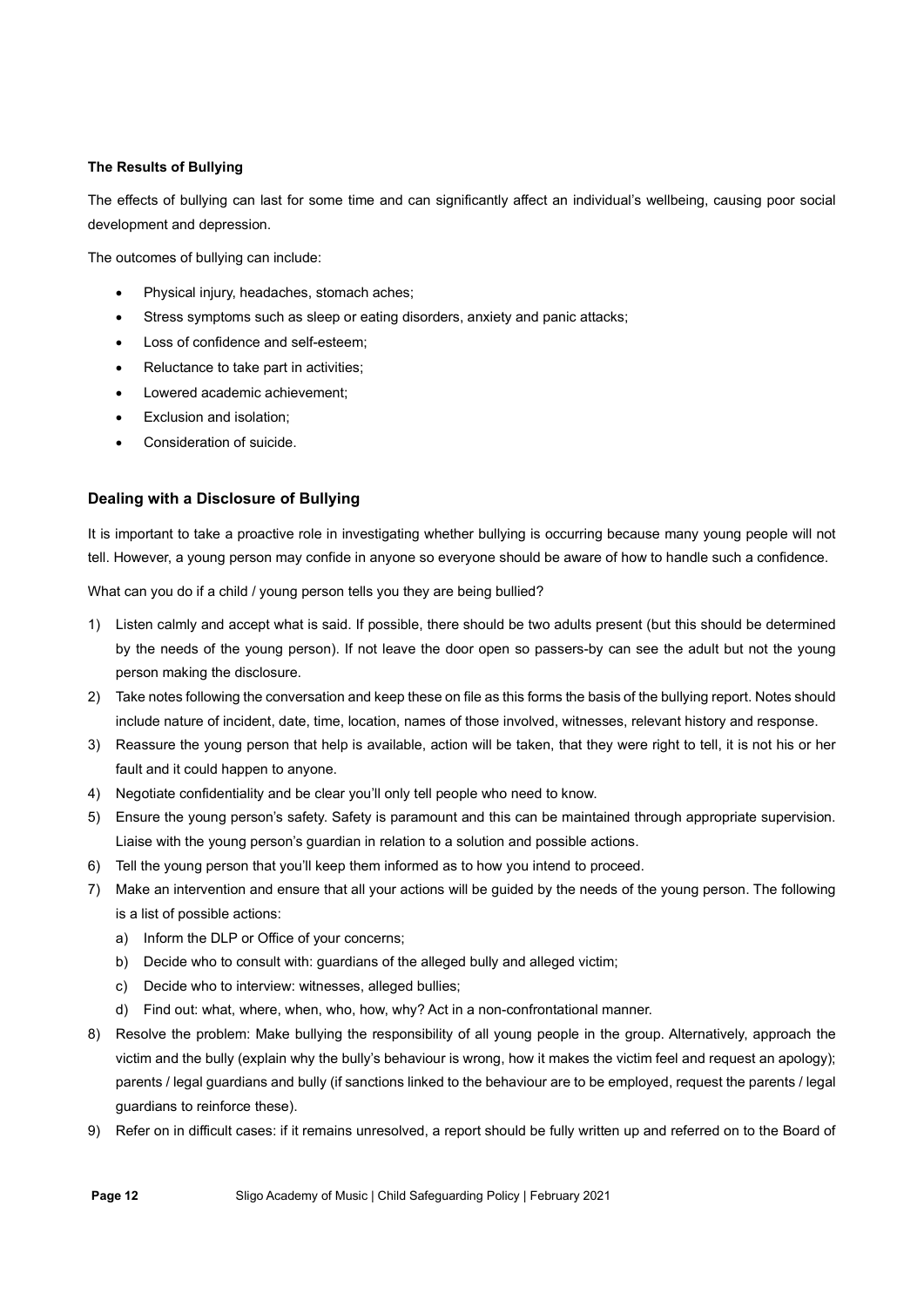Directors. The SAM Incident Form can be used for this. The report should include any of the notes taken at the time.

10) Make a record of facts rather than opinions. Include details from the bullying report (i.e. nature of incident, date, time, location, names of those involved, witnesses, relevant history and adult's response), details recounted by others involved, any agreements made, an account of action taken and suggestions for follow up and monitoring. Use the official SAM Incident Report Form for the bullying report. Reassure the young people involved that this report will be kept in confidence and its contents will only be revealed to those who need to know. This form must be returned to the SAM office for safe-keeping and to be used in any subsequent actions or follow-up to the incident.

## Recruitment and Selection of Staff and Volunteers

- SAM will ensure that tutors and volunteers are carefully selected, trained and supervised to provide a safe environment for all children and young people.
- Roles and responsibilities for every job (paid and voluntary) will be clearly defined.
- SAM will endeavour to select the most suitably qualified personnel.
- All tutors and volunteers carrying out 'relevant work' shall be Garda Vetted prior to commencement of work.
- All tutors will be required to declare prior abuse convictions and state if they have been the subject of any investigation or enquiry into abuse or other inappropriate behaviour.
- No person who would be deemed to constitute a risk will be permitted to work for SAM. Risk factors include:
	- o any child-related convictions or convictions involving violent offences;
	- $\circ$  a refusal to sign a declaration form;
	- o a refusal to submit to the Garda Vetting process;
	- o insufficient documentary evidence of identification;
	- o concealment of information relating to one's suitability for working with children.
- All freelance tutors will be required to sign a contract.

# Managing and Supervising Freelance Tutors and Volunteers

All freelance and regular voluntary staff will:

- Be inducted in the SAM Child Safeguarding Statement and the Child Safeguarding Policy and sign a declaration to that effect;
- Be required to undergo the Tusla Universal eLearning;
- Be subject to SAM recruitment procedures;
- Receive an adequate level of supervision and support;

# Involvement of Primary Carers

SAM is committed to being open with all primary carers.

SAM undertakes to:

Page 13 Sligo Academy of Music | Child Safeguarding Policy | February 2021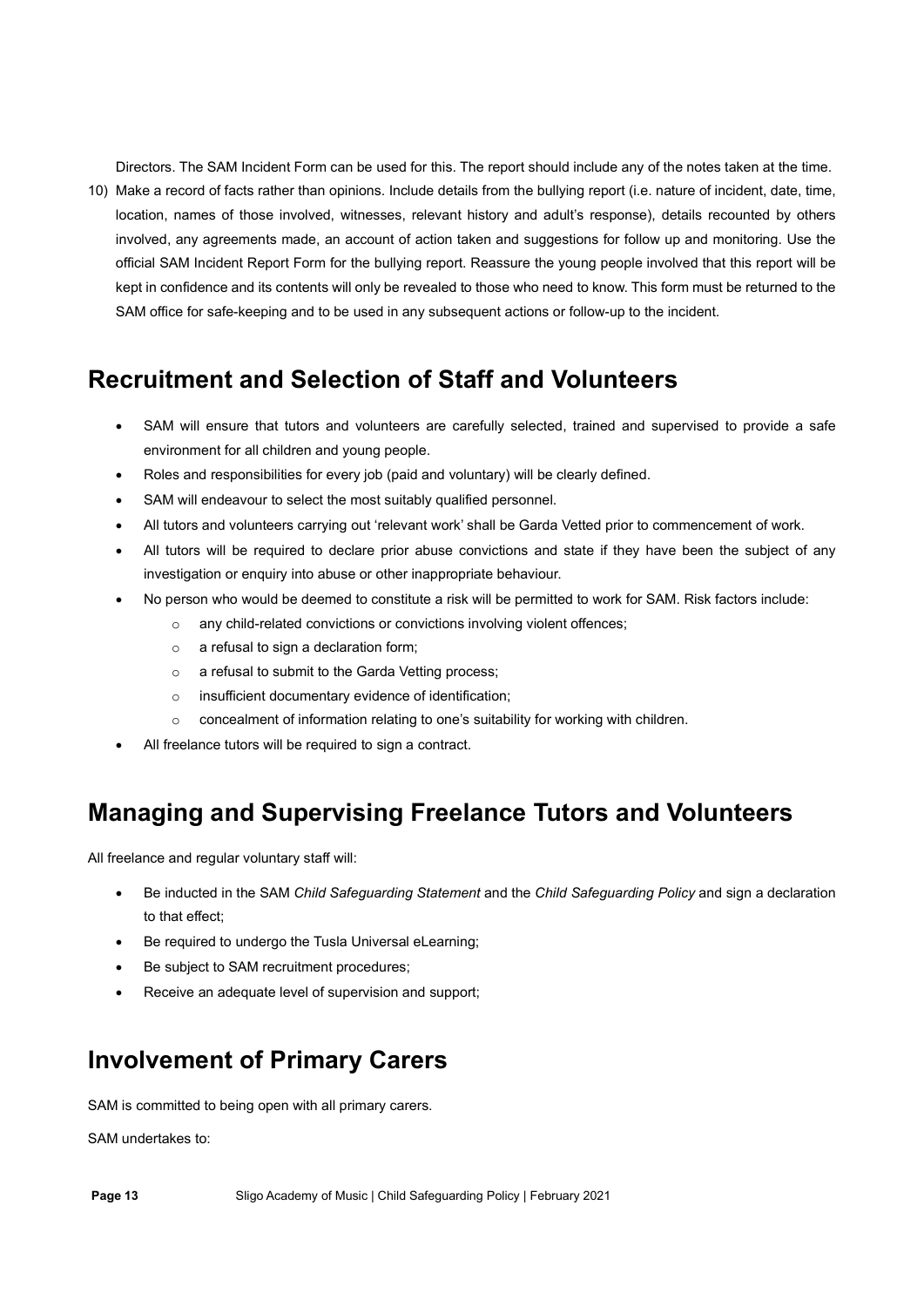- Advise primary carers of our Child Safeguarding Statement and Child Safeguarding Policy;
- Make copies of our policies available via our website, by email and hard copy;
- Keep primary carers informed of any issues that concern their children (with the exception of cases where this is not in the best interests of the young person);
- Inform primary carers of all activities and potential activities;
- Issue contact / consent forms for our activities;
- Encourage and facilitate the involvement of parents, carers and responsible adults where appropriate.

# Reporting Procedures for Child Protection Concerns

It is the responsibility of the Designated Liaison Person and Deputy Designated Liaison Person(s) to support and advise tutors, volunteers, children and young people taking part in SAM activities about policy and procedures in relation to child protection and to ensure procedures are followed. It is also their responsibility to liaise with Tusla or Gardaí where appropriate.

SAM has a confidential incident file which is stored at the SAM office. Confidential Incident Report forms and Tusla Standard Reporting Forms will be available on all offsite activities.

### Dealing with a Disclosure

In line with the Tusla Universal eLearning, SAM advises its tutors and volunteers to deal as follows with a disclosure from a child or young person:

- Stay calm, listen and allow them enough time to say what they need to say;
- Don't prompt or use leading questions;
- Reassure them but do not promise to keep anything secret:
- Don't make them repeat anything unnecessarily;
- Explain in an age-appropriate way what will happen next.

Make notes about the exchange as soon as is practically possible. These should include as much factual information as possible as it may assist with the completion of a report form at a later date should that be necessary. These notes should contain the young person's name and a detailed account of your grounds for concern.

#### Reporting Concerns

All incidents should be reported to the Designated Liaison Person or, where unavailable, to a Deputy Designated Liaison Person. The matter will then be recorded on the Confidential Report Form. This Confidential Report Form asks for information on concerns, suspicions, worrying observations, behavioural changes, and actions and outcomes, and it requires only factual information to be recorded. Information will be shared on a strictly 'need to know' basis. Tutors and volunteers should be aware of what constitutes 'reasonable grounds for concern' when reporting incidents.

The following excerpt from the Children First: National Guidelines for the Protection and Welfare of Children shows what would constitute reasonable grounds for concern: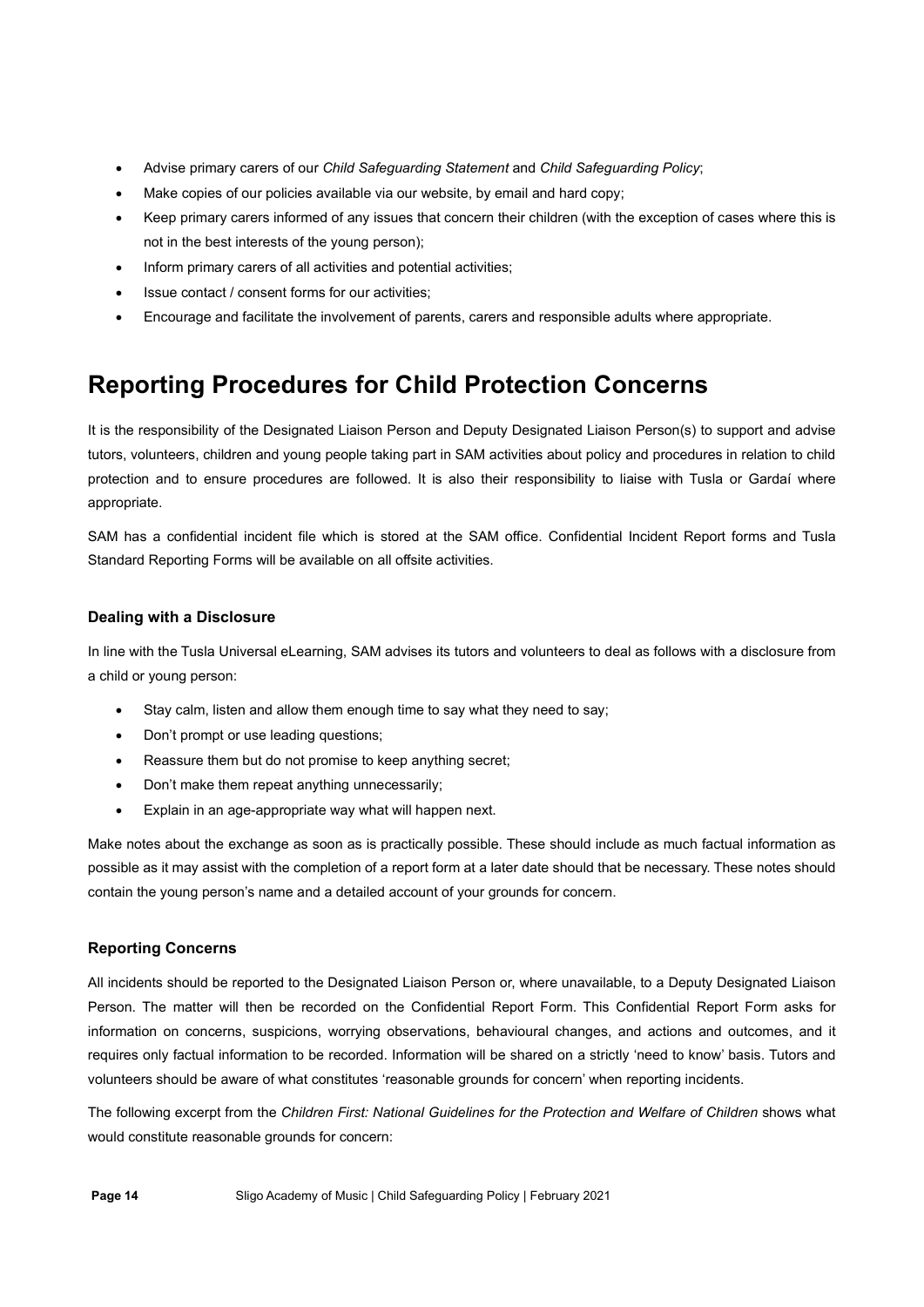- Evidence, for example, of an injury or behaviour, that is consistent with abuse and is unlikely to have been caused in any other way;
- Any concern about possible sexual abuse;
- Consistent signs that a child is suffering from emotional or physical neglect;
- A child saying or indicating by other means that he or she has been abused;
- Admission or indication by an adult or a child of an alleged abuse they committed;
- An account from a person who saw the child being abused.

If tutors are in doubt, they should contact the Designated Liaison Person or Deputy Designated Person for advice and if neither are available, they should contact the Duty Social Worker at Tusla for the area where the young person is from. Contact details for duty social workers are available at www.tusla.ie.

If there are reasonable grounds for concern, the Designated Liaison Person or Deputy Designated Liaison Person will then do the following:

- Act without delay;
- Discuss the incident with the parent, carer or adult responsible for the child / young person or appoint an appropriate person to do this, unless this would put the child at further risk;
- Discuss the incident informally with the Tusla Duty Social Worker before making a report, if appropriate;
- Should the Designated Liaison Person or Deputy Designated Liaison Person then decide that a report is necessary, they will complete the standard report form available from Tusla without delay. Reports to the Duty Social Worker can be made verbally and then followed by the standard form. A formal report should only be made where there are 'reasonable grounds for concern'.

The Designated or Deputy Designated Liaison Person is committed to:

- Keeping all information confidential and sharing it only on a need to know basis;
- Keeping note of actions and outcomes;
- Keeping a record of all incidents and reports in the Confidential Incident File at the SAM office;
- Keeping the person who reports the incident informed.

If the Designated Liaison Person or Deputy Designated Liaison Person is not available, the Duty Social Worker or Tusla can be contacted directly, or where they are unavailable, the Gardaí. The immediate safety of the child / young person is of paramount importance.

Where a report needs to be made, the Designated or Deputy Designated Liaison Person will contact the Tusla duty social worker in the local area where the young person is from.

Should the Gardaí need to be contacted SAM will contact the Garda station local to where the activity is taking place.

### Retrospective Disclosures by Adults

Parents and tutors who are working with children and young people may disclose abuse which took place during their childhood. A disclosure of abuse by an adult which took place during their childhood must be noted or recorded. In these cases, it is essential that consideration is given to the current risk to any child.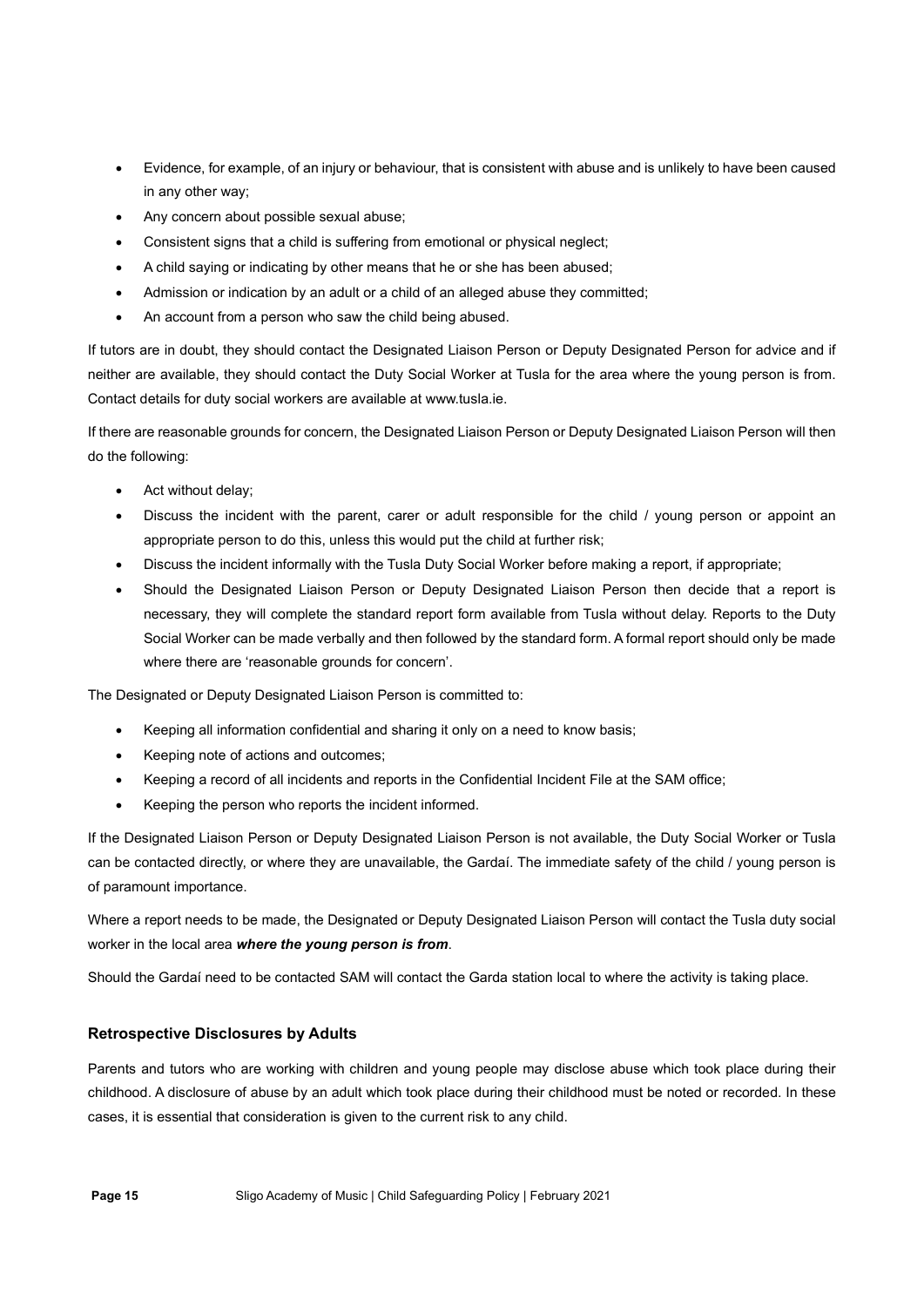Investigation of disclosures by adult victims of past abuse frequently uncovers current incidents of abuse and is therefore an effective means of stopping the cycle of abuse. It is essential to establish whether there is any current risk to any child who may be in contact with the alleged abuser revealed in such disclosures.

If any risk is deemed to exist to any child who may be in contact with the alleged abuser, a report of the allegation should be made to Tusla without delay.

### Allegations Against Staff and Volunteers

In the instance of an allegation, SAM's first priority is the safety of the child. SAM also has a responsibility to the tutor.

Two separate procedures must be followed:

- In respect of the child or young person, either the Designated Liaison Person or the Deputy Designated Liaison Person will deal with issues related to the child or young person. In the event that either of these two Designated Liaison Persons has had allegations made against them, the other Designated Liaison Person, who has not had allegations made against them, will deal with the issues related to the child or young person;
- In respect of the person against whom the allegation is made, the SAM Director of Music will deal with issues related to the tutor;
- The reporting procedures laid out in this document should be followed, and the primary carers and the child or young person should be kept informed of actions planned and taken;
- The tutor will be informed as soon as possible of the nature of the allegation and will be given the opportunity to respond;
- Any action following an allegation of abuse against a tutor should be taken in consultation with Tusla and Gardaí;
- After consultation, the SAM Board will advise the person accused and take measures appropriate to the level of risk while not unreasonably penalising the tutor - unless necessary to protect the child or young person. Measures could include increased supervision, assignment to different duties, or suspension. Should an allegation take place during a residential activity and there are reasonable grounds for concern, the accused person will stop work immediately on that activity and other activities involving direct contact with young people.

## Confidentiality Statement

SAM is committed to ensuring all people's rights to confidentiality. All Tutors and volunteers should respect the privacy of other people and not engage in harmful gossip or disclosure.

In relation to child protection and welfare:

- We will treat information about young people appropriately and respect their privacy. However, confidentiality can not be promised:
	- $\circ$  In the case of a child welfare / protection issue: however, the young person is to be informed as to who their information will be shared with;
	- $\circ$  If there is a serious concern that there may be a threat to the health, safety or life of any person;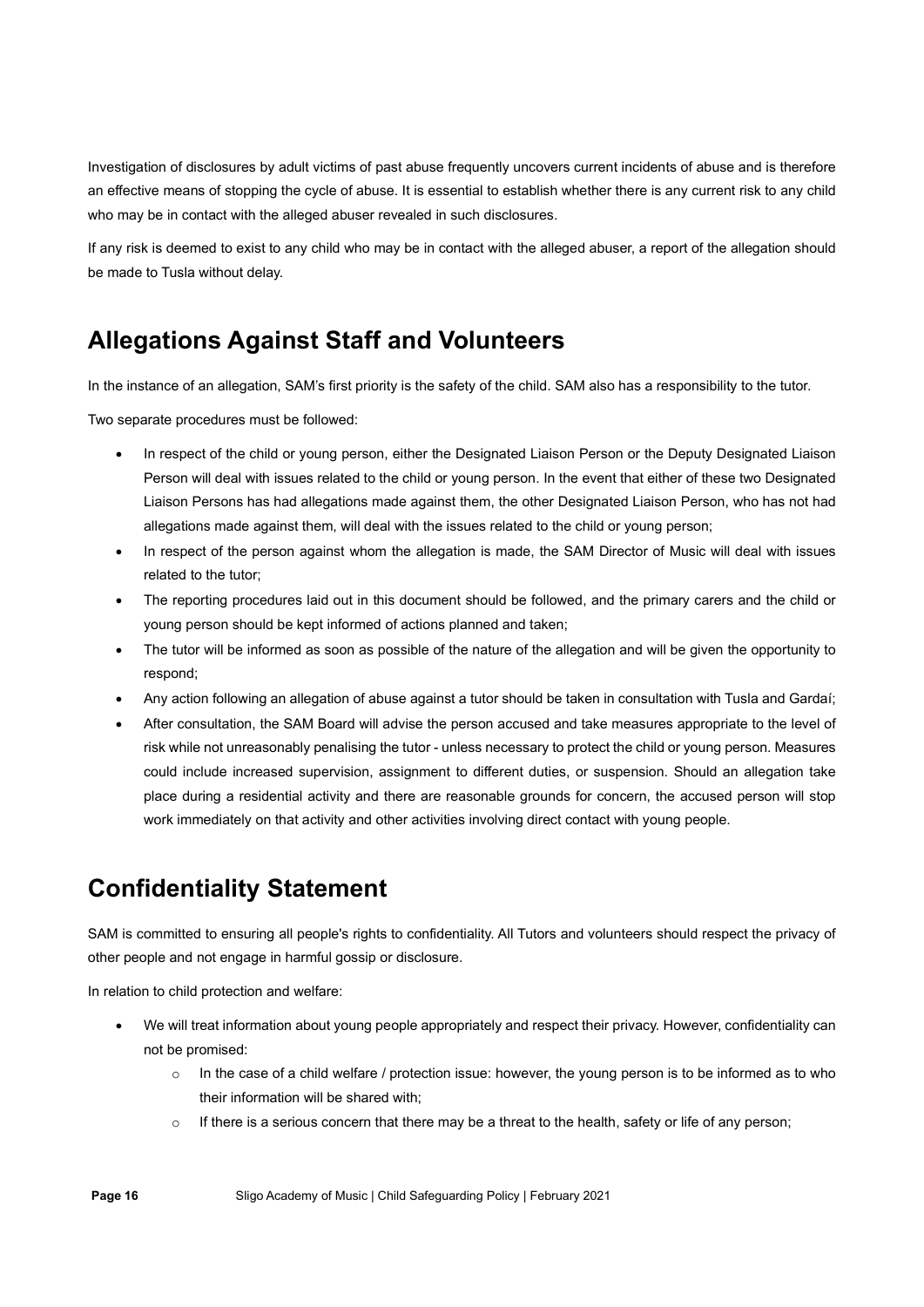- $\circ$  In the context of criminal behaviour and disclosures required by legal process.
- Information will only be forwarded on a 'need to know' basis in order to safeguard a child or young person;
- Primary carers and young people have a right to know if personal information is being shared and / or a report is being made to Tusla unless doing so could put the child or young person at further risk;
- Procedures will be put in place for the recording and storing of information in line with our confidentiality and data protection policies;
- The Confidential Report File will be kept in a locked cabinet in the SAM office. Any reports completed during activities will be kept safely by the Designated or Deputy Designated Liaison Person until they can be added to the file.

# Health and Safety

SAM has a duty of care to all those who access our services.

In safeguarding the physical wellbeing of young people that participate in our activities:

- SAM uses venues for its activities that are fit for purpose and well maintained;
- SAM tutors follow the safety instructions and fire regulations provided by venues it uses;
- If tutors / volunteers identify a hazard in a venue, they should inform the appropriate person in the venue immediately;
- Fire drills are organised in cooperation with the venues as appropriate;
- All tutors and participants will be made aware of fire exits and necessary procedures;
- SAM takes a register of all who are present at rehearsals and courses;
- SAM ensures appropriate levels of supervision are provided for all activities;
- SAM tutors / volunteers avoid leaving young people unattended;
- Checks are made to ensure equipment and materials used are safe and fit for purpose;
- Activities are age appropriate and developed with the specific abilities and needs of the participants in mind;
- SAM is committed to making tutors, children and young people aware of the risks of handling heavy equipment.
- Risk assessments are conducted as part of SAM's programme planning with the following procedure:
- 1) Identify Risk(s);
- 2) Identify people who might be harmed and how;
- 3) Potential Outcomes;
- 4) Likelihood of these Outcomes;
- 5) Potential Severity of these Outcomes;
- 6) Action Required to Reduce Risk;
- 7) Details of when and how the Action will be taken.

#### Accidents and Incidents

SAM is committed to dealing well with any accidents or incidents that do arise and to appropriate recording in relation to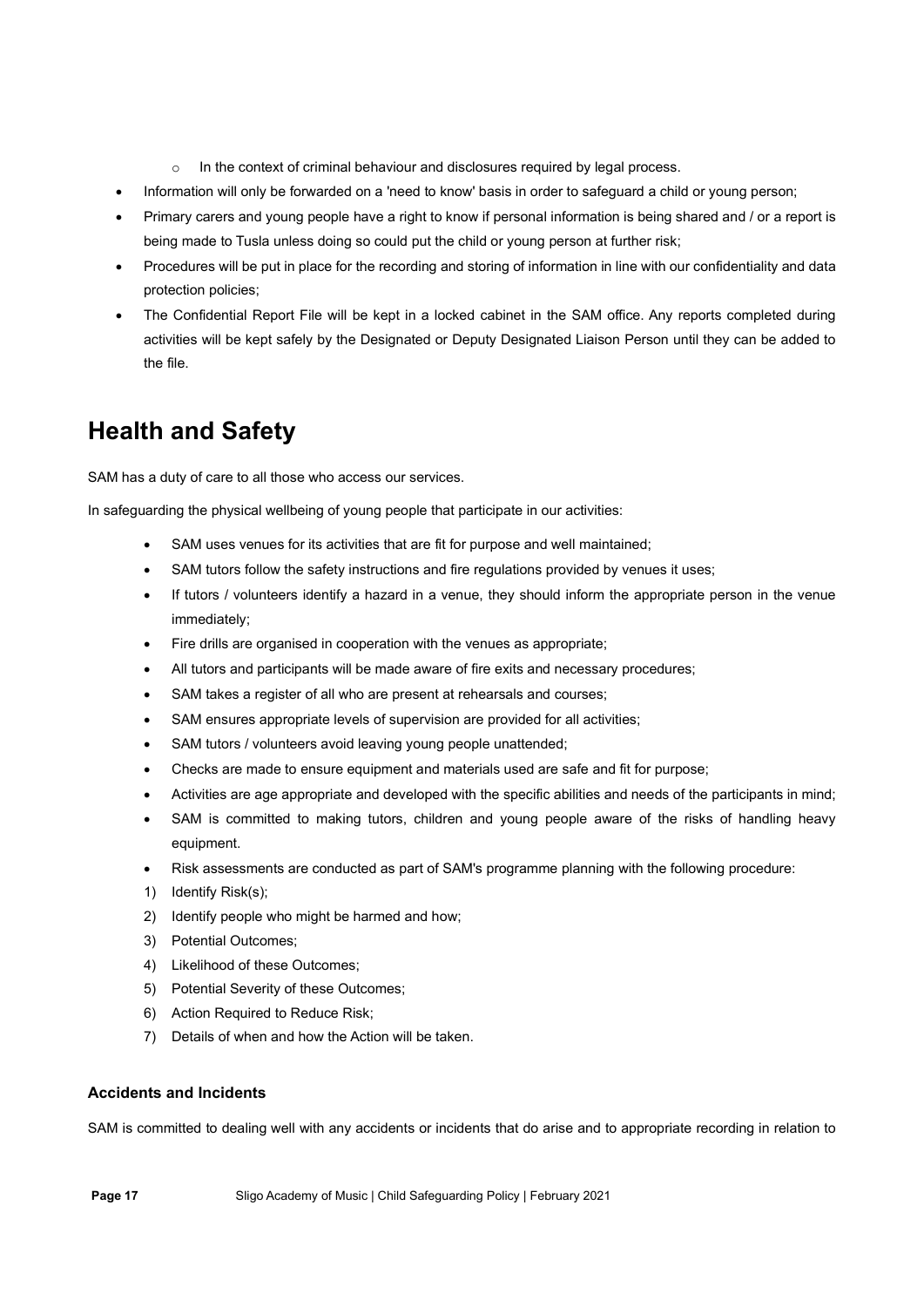both accidents and incidents.

Accident - means an unplanned event resulting in injury or death.

Incident - an unplanned event that has the potential to cause consequences for one or more parties and may or may not result in physical injury.

In relation to accidents and incidents:

- A well-stocked First Aid Kit is available at all activities and events;
- Tutors are provided with emergency contact details for parents;
- Tutors are provided with details of any dietary / medical conditions and requirements that participants may have;
- If an accident or incident occurs:
	- o The welfare of participants and of tutors and others is paramount and immediate action should be taken to make everyone safe;
	- o If necessary, immediately call Emergency Services;
	- o Primary carers should be contacted as soon as is reasonable if there has been a serious incident or accident;
	- o Necessary medical information in relation to any injured party will be provided to medical personnel;
	- $\circ$  If an injured party is a young person and needs to attend a hospital or doctor, a tutor should accompany them to hospital or other emergency facility if the primary carers are not available;
	- o A report is made using the SAM Confidential Incident Report form and forwarded to the Designated Liaison Person. This is then stored securely in the offices of SAM.

### Complaints and Comments Procedures

SAM has a complaints policy and forms that are publicly available on our website.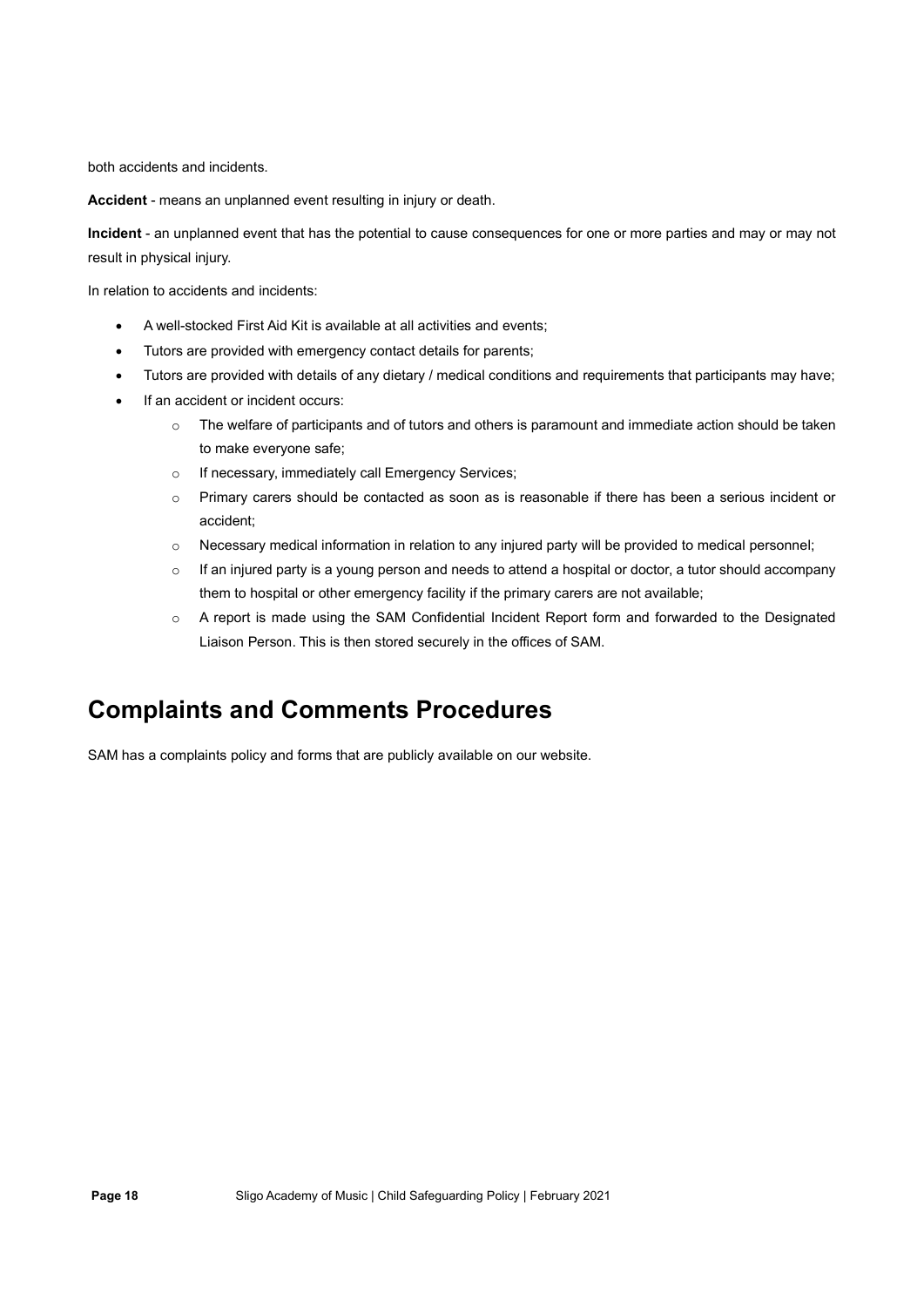# Appendix 1: Definitions of Child Abuse

Child abuse can be categorised into four different types: neglect, emotional abuse, physical abuse and sexual abuse. A child may be subjected to one or more forms of abuse at any given time.

### Neglect

Child neglect is the most frequently reported category of abuse, both in Ireland and internationally. Ongoing chronic neglect is recognised as being extremely harmful to the development and well-being of the child and may have serious long-term negative consequences.

Neglect occurs when a child does not receive adequate care or supervision to the extent that the child is harmed physically or developmentally. It is generally defined in terms of an omission of care, where a child's health, development or welfare is impaired by being deprived of food, clothing, warmth, hygiene, medical care, intellectual stimulation or supervision and safety. Emotional neglect may also lead to the child having attachment difficulties. The extent of the damage to the child's health, development or welfare is influenced by a range of factors. These factors include the extent, if any, of positive influence in the child's life as well as the age of the child and the frequency and consistency of neglect.

Neglect is associated with poverty but not necessarily caused by it. It is strongly linked to parental substance misuse, domestic violence, and parental mental illness and disability.

A reasonable concern for the child's welfare would exist when neglect becomes typical of the relationship between the child and the parent or carer. This may become apparent where you see the child over a period of time, or the effects of neglect may be obvious based on having seen the child once.

The following are features of child neglect:

- Children being left alone without adequate care and supervision;
- Malnourishment, lacking food, unsuitable food or erratic feeding;
- Non-organic failure to thrive, i.e. a child not gaining weight due not only to malnutrition but also emotional deprivation;
- Failure to provide adequate care for the child's medical and developmental needs, including intellectual stimulation;
- Inadequate living conditions unhygienic conditions, environmental issues, including lack of adequate heating and furniture;
- Lack of adequate clothing;
- Inattention to basic hygiene;
- Lack of protection and exposure to danger, including moral danger, or lack of supervision appropriate to the child's age;
- Persistent failure to attend school;
- Abandonment or desertion.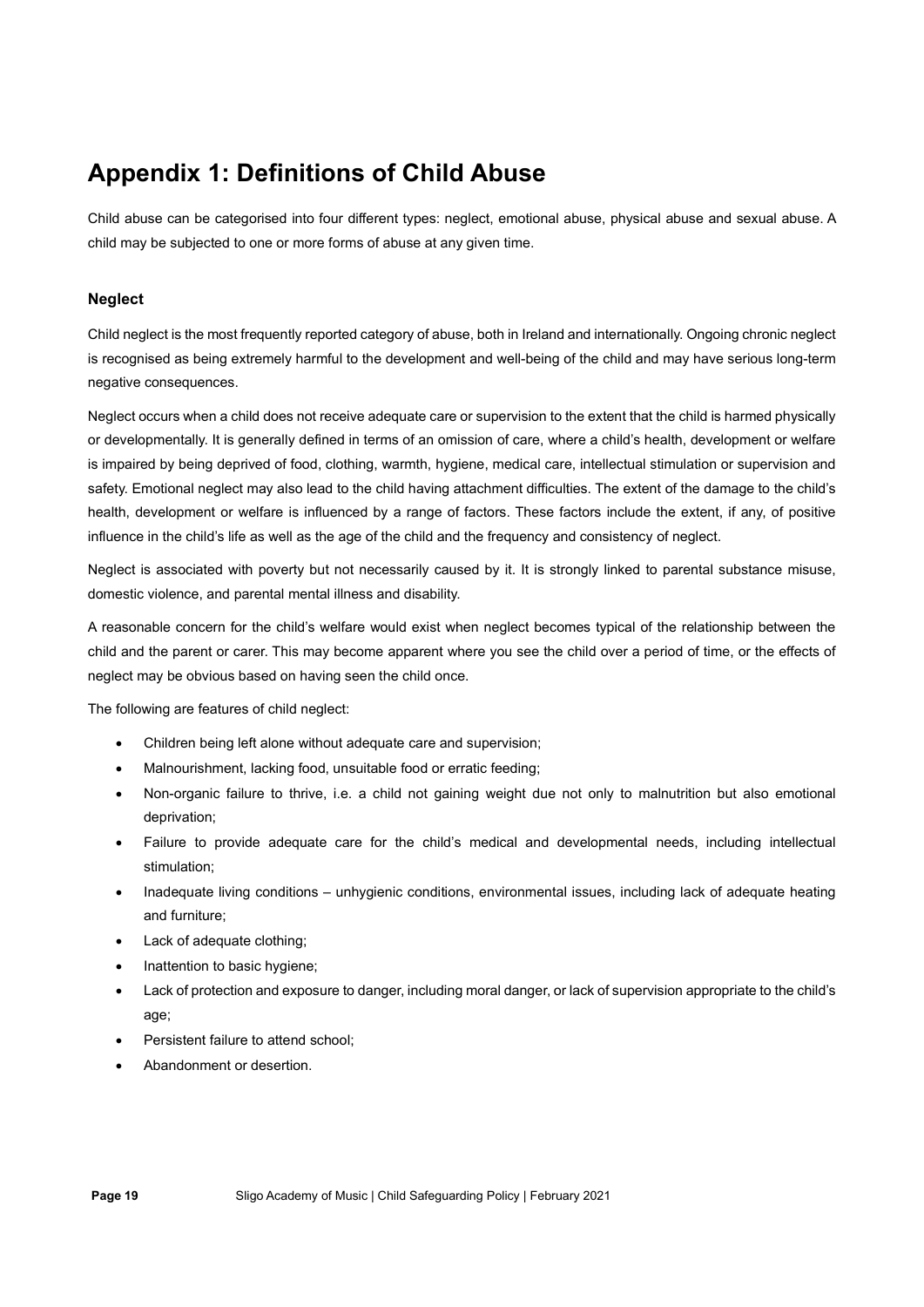### Emotional Abuse

Emotional abuse is the systematic emotional or psychological ill-treatment of a child as part of the overall relationship between a caregiver and a child. Once-off and occasional difficulties between a parent / carer and child are not considered emotional abuse. Abuse occurs when a child's basic need for attention, affection, approval, consistency and security are not met, due to incapacity or indifference from their parent or caregiver. Emotional abuse can also occur when adults responsible for taking care of children are unaware of and unable (for a range of reasons) to meet their children's emotional and developmental needs. Emotional abuse is not easy to recognise because the effects are not easily seen.

A reasonable concern for the child's welfare would exist when the behaviour becomes typical of the relationship between the child and the parent or carer.

Emotional abuse may be seen in some of the following ways:

- Rejection;
- Lack of comfort and love;
- Lack of attachment;
- Lack of proper stimulation (e.g. fun and play);
- Lack of continuity of care (e.g. frequent moves, particularly unplanned);
- Continuous lack of praise and encouragement;
- Persistent criticism, sarcasm, hostility or blaming of the child;
- Bullying;
- Conditional parenting in which care or affection of a child depends on his or her behaviours or actions;
- Extreme overprotectiveness:
- Inappropriate non-physical punishment (e.g. locking child in bedroom);
- Ongoing family conflicts and family violence;
- Seriously inappropriate expectations of a child relative to their age and stage of development.

There may be no physical signs of emotional abuse unless it occurs with another type of abuse. A child may show signs of emotional abuse through their actions or emotions in several ways. These include insecure attachment, unhappiness, low self-esteem, educational and developmental underachievement, risk-taking and aggressive behaviour.

It should be noted that no one indicator is conclusive evidence of emotional abuse. Emotional abuse is more likely to impact negatively on a child where it is persistent over time and where there is a lack of other protective factors.

### Physical Abuse

Physical abuse is when someone deliberately hurts a child physically or puts them at risk of being physically hurt. It may occur as a single incident or as a pattern of incidents. A reasonable concern exists where the child's health and / or development is, may be, or has been damaged as a result of suspected physical abuse.

Physical abuse can include the following:

- Physical punishment;
- Beating, slapping, hitting or kicking;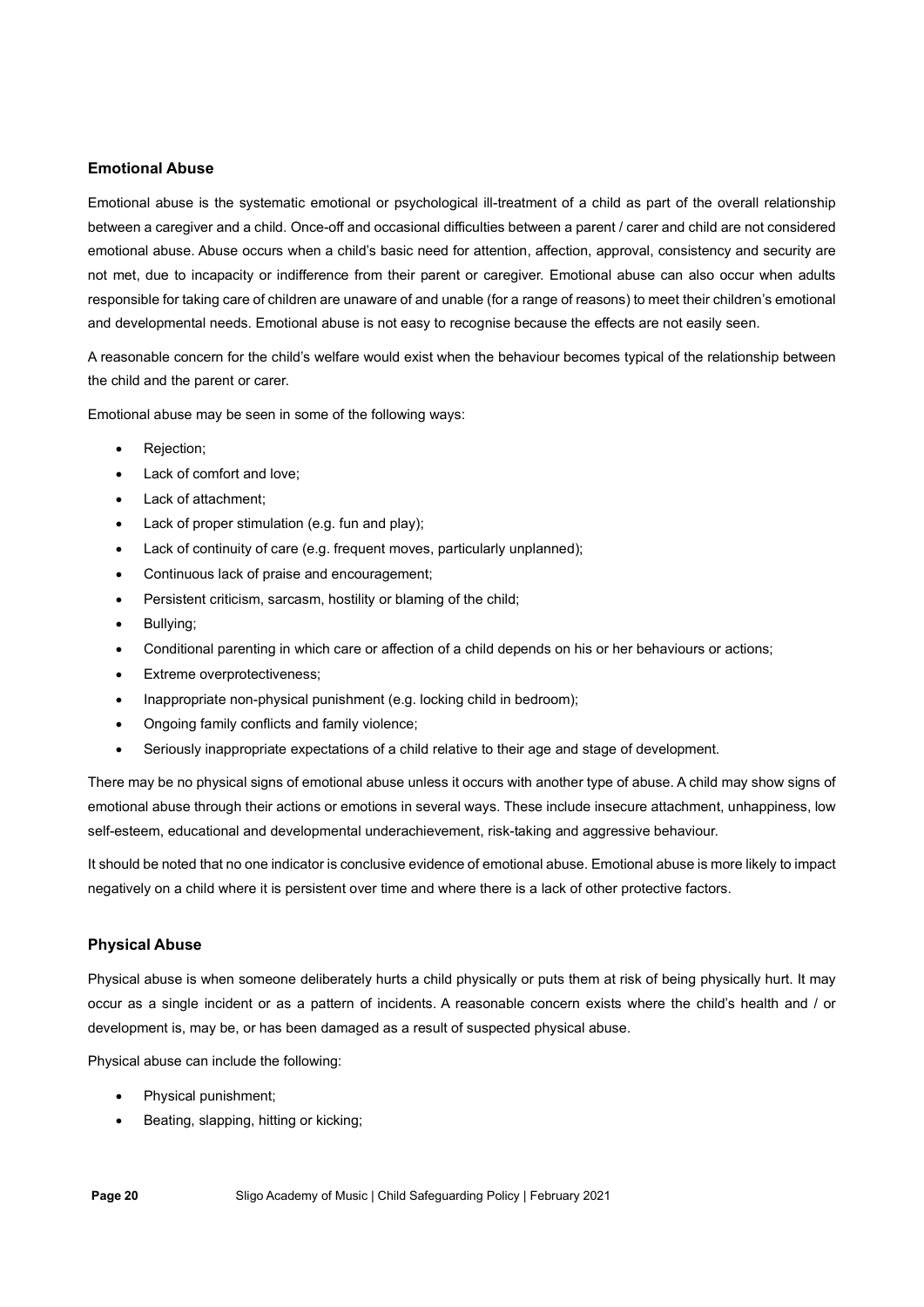- Pushing, shaking or throwing;
- Pinching, biting, choking or hair-pulling;
- Use of excessive force in handling;
- Deliberate poisoning;
- Suffocation;
- Fabricated / induced illness;
- Female genital mutilation.

The Children First Act 2015 includes a provision that abolishes the common law defence of reasonable chastisement in court proceedings. This defence could previously be invoked by a parent or other person in authority who physically disciplined a child. The change in the legislation now means that in prosecutions relating to assault or physical cruelty, a person who administers such punishment to a child cannot rely on the defence of reasonable chastisement in the legal proceedings. The result of this is that the protections in law relating to assault now apply to a child in the same way as they do to an adult.

#### Sexual Abuse

Sexual abuse occurs when a child is used by another person for his or her gratification or arousal, or for that of others. It includes the child being involved in sexual acts (masturbation, fondling, oral or penetrative sex) or exposing the child to sexual activity directly or through pornography.

Child sexual abuse may cover a wide spectrum of abusive activities. It rarely involves just a single incident and in some instances occurs over a number of years. Child sexual abuse most commonly happens within the family, including older siblings and extended family members.

Cases of sexual abuse mainly come to light through disclosure by the child or his or her siblings / friends, from the suspicions of an adult and / or by physical symptoms.

### It should be remembered that sexual activity involving a young person may be sexual abuse even if the young person concerned does not themselves recognise it as abusive.

Examples of child sexual abuse include the following:

- Any sexual act intentionally performed in the presence of a child;
- An invitation to sexual touching or intentional touching or molesting of a child's body whether by a person or object for the purpose of sexual arousal or gratification;
- Masturbation in the presence of a child or the involvement of a child in an act of masturbation;
- Sexual intercourse with a child, whether oral, vaginal or anal;
- Sexual exploitation of a child, which includes:
	- o Inviting, inducing or coercing a child to engage in prostitution or the production of child pornography [for example, exhibition, modelling or posing for the purpose of sexual arousal, gratification or sexual act, including its recording (on film, videotape or other media) or the manipulation, for those purposes, of an image by computer or other means];
	- $\circ$  Inviting, coercing or inducing a child to participate in, or to observe, any sexual, indecent or obscene act;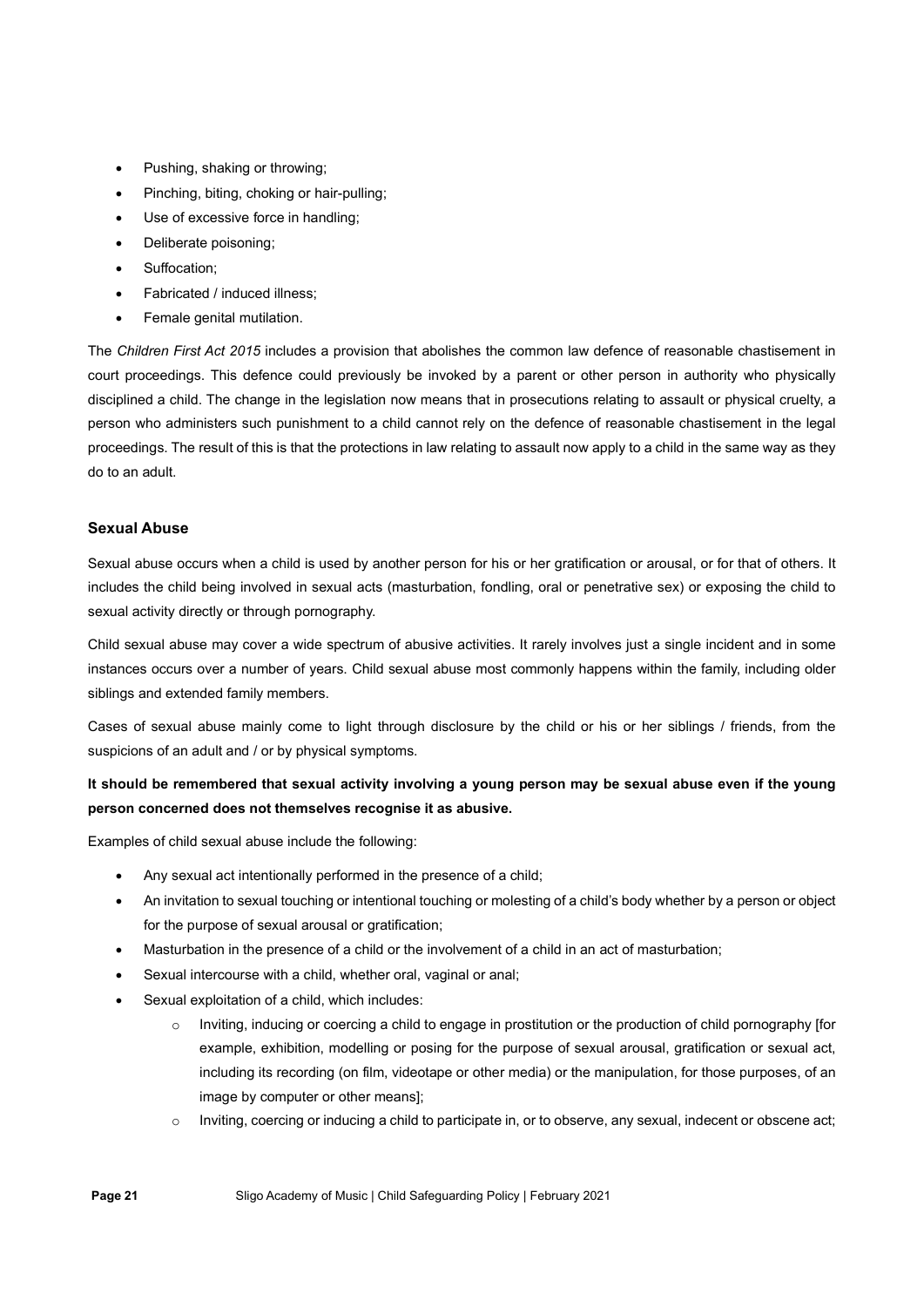- o Showing sexually explicit material to children, which is often a feature of the 'grooming' process by perpetrators of abuse;
- Exposing a child to inappropriate or abusive material through information and communication technology;
- Consensual sexual activity involving an adult and an underage person;

An Garda Síochána will deal with any criminal aspects of a sexual abuse case under the relevant criminal justice legislation. The prosecution of a sexual offence against a child will be considered within the wider objective of child welfare and protection. The safety of the child is paramount and at no stage should a child's safety be compromised because of concern for the integrity of a criminal investigation.

### Underage Sex That Is Not Sexual Abuse

In relation to child sexual abuse, it should be noted that in criminal law the age of consent to sexual intercourse is 17 years for both boys and girls. Any sexual relationship where one or both parties are under the age of 17 is illegal. However, it may not necessarily be regarded as child sexual abuse and reporting to Tusla is not necessary if all of the following criteria are met:

- The young person(s) concerned are between 15 and 17 years old;
- The age difference between them is not more than 24 months;
- There is no material difference in their maturity or capacity to consent;
- The relationship between the people engaged in the sexual activity does not involve intimidation or exploitation of either person;
- The young persons concerned state clearly that they do not want any information about the activity to be disclosed to Tusla.

### Circumstances Which May Make Children More Vulnerable to Harm

Some children may be more vulnerable to abuse than others. Also, there may be particular times or circumstances when a child may be more vulnerable to abuse in their lives. In particular, children with disabilities, children with communication difficulties, children in care or living away from home, or children with a parent or parents with problems in their own lives may be more susceptible to harm.

The following list is intended to help you identify the range of issues in a child's life that may place them at greater risk of abuse or neglect. It is important to remember that the presence of any of these factors does not necessarily mean that a child in those circumstances or settings is being abused.

#### Parent or carer factors:

- Drug and alcohol misuse;
- Addiction, including gambling;
- Mental health issues:
- Parental disability issues, including learning or intellectual disability;
- Conflictual relationships;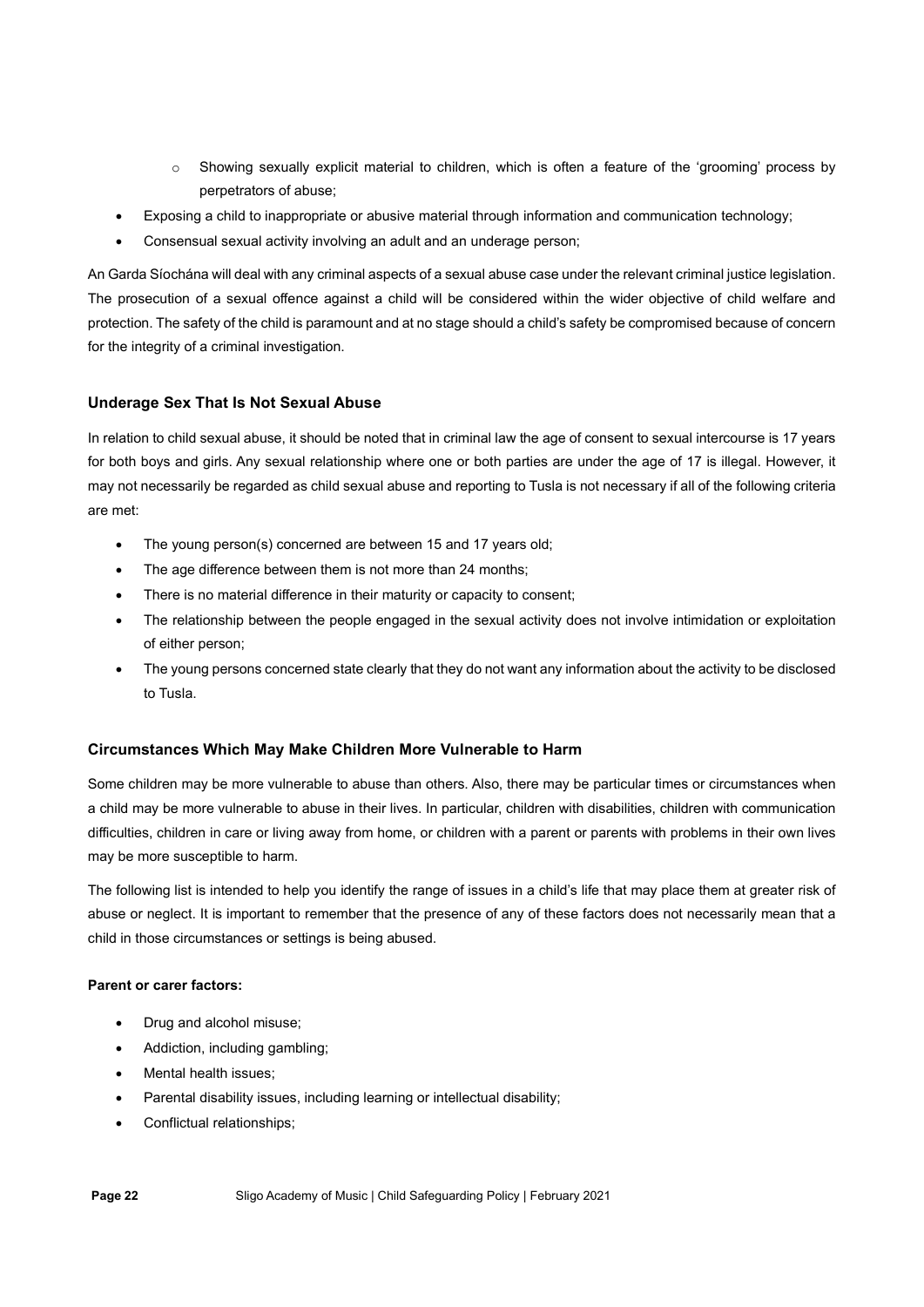- Domestic violence:
- Adolescent parents.

#### Child factors:

- Age;
- Gender;
- Sexuality;
- Disability;
- Mental health issues, including self-harm and suicide;
- Communication difficulties:
- Trafficked / Exploited;
- Previous abuse;
- Young carer.

#### Community factors:

- Cultural, ethnic, religious or faith-based norms in the family or community which may not meet the standards of child welfare or protection required in this jurisdiction;
- Culture-specific practices, including:
	- o Female genital mutilation;
	- o Forced marriage;
	- o Honour-based violence;
	- o Radicalisation.

### Environmental factors:

- Housing issues;
- Children who are out of home and not living with their parents, whether temporarily or permanently;
- Poverty / Begging;
- Bullying;
- Internet and social media-related concerns.

#### Poor motivation or willingness of parents / guardians to engage:

- Non-attendance at appointments;
- Lack of insight or understanding of how the child is being affected;
- Lack of understanding about what needs to happen to bring about change;
- Avoidance of contact and reluctance to work with services;
- Inability or unwillingness to comply with agreed plans.

You should consider these factors as part of being alert to the possibility that a child may be at risk of suffering abuse and in bringing reasonable concerns to the attention of Tusla.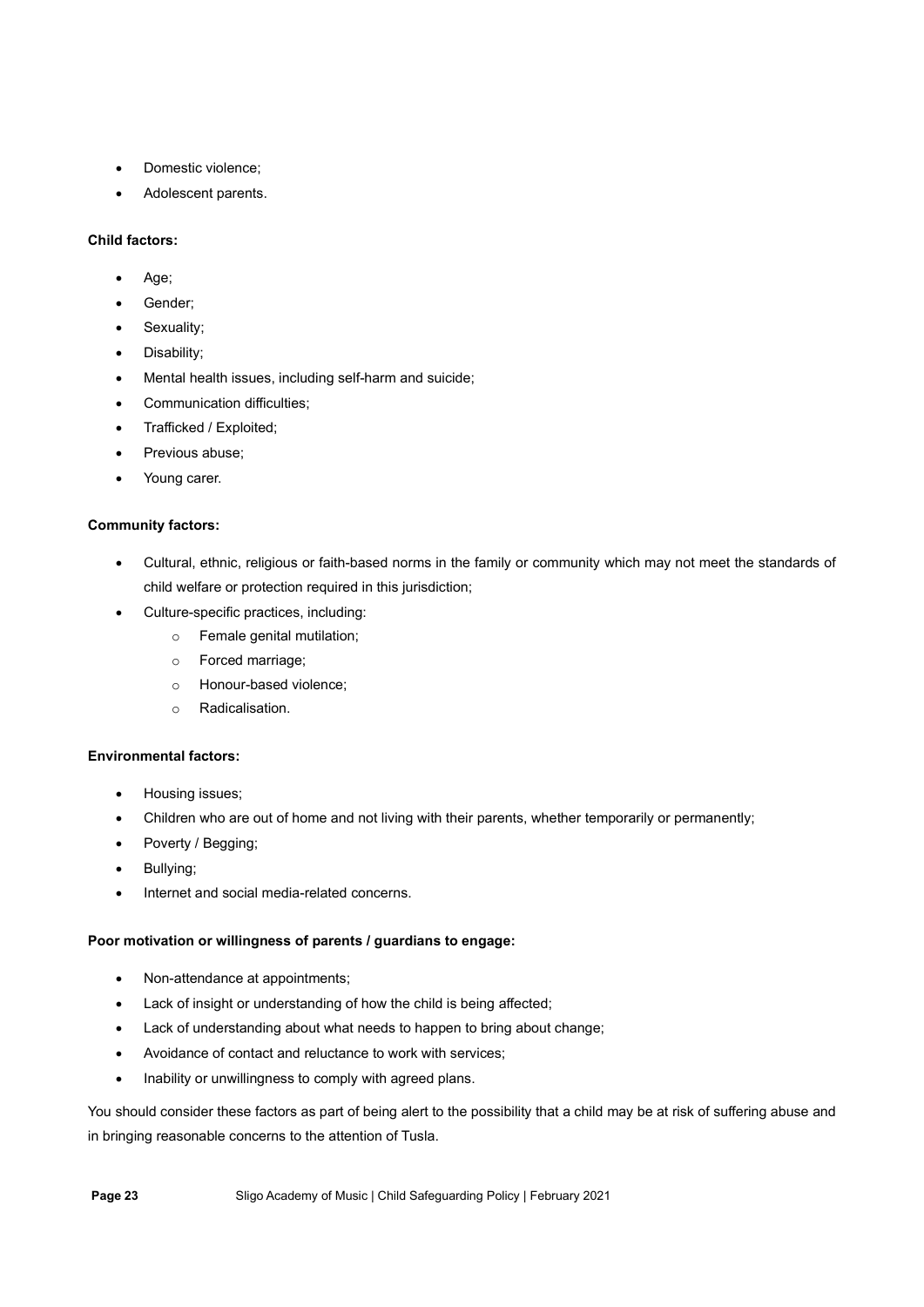# Appendix 2: Relevant Legislation

There are a number of key pieces of legislation that relate to child welfare and protection that are listed here. For further information, please refer to Chapter 2 of the Children First: National Guidance for the Protection and Welfare of Children (2017).

- Child Care Act 1991
- Protections for Persons Reporting Child Abuse Act 1998
- Criminal Justice Act 2006
- Criminal Justice (Withholding of Information on Offences Against Children and Vulnerable Persons) Act 2012
- National Vetting Bureau (Children and Vulnerable Persons) Acts 2012–2016
- Children First Act 2015
- Criminal Law (Sexual Offences) Act 2017

# Appendix 3: Sources of Information

Sources of Information:

Department of Health (and Children): Our Duty to Care – The principles of good practice for the protection of children and young people.

Department of Health (and Children): Children First - National Guidelines for the Protection and Welfare of Children.

The Arts Council: Guidelines for the Protection and Welfare of Children and Young People in the Arts Sector.

The Arts Council: Child Protection Policy and Procedures Sample Information available for parents and for young people.

National Youth Council of Ireland: Protecting our Children and Young People.

Youth Affairs Section of the Department of Education (and Science): Code of Good Practice | Child Protection for the Youth Work Sector.

The Arts Council: Guidelines for taking and using images of children and young people in the arts sector.

The Arts Council: Solo Practitioner code of practice for working with children and young people.

# Appendix 4: Area Social Work Department Contact Details

Details of local area social workers can be found on the Tusla website: https://www.tusla.ie/ selecting Child Protection and Welfare and then Contact a Social Worker.<sup>2</sup>

<sup>&</sup>lt;sup>2</sup> As of writing, this is available at <u>https://www.tusla.ie/services/child-protection-welfare/contact-a-social-worker/</u>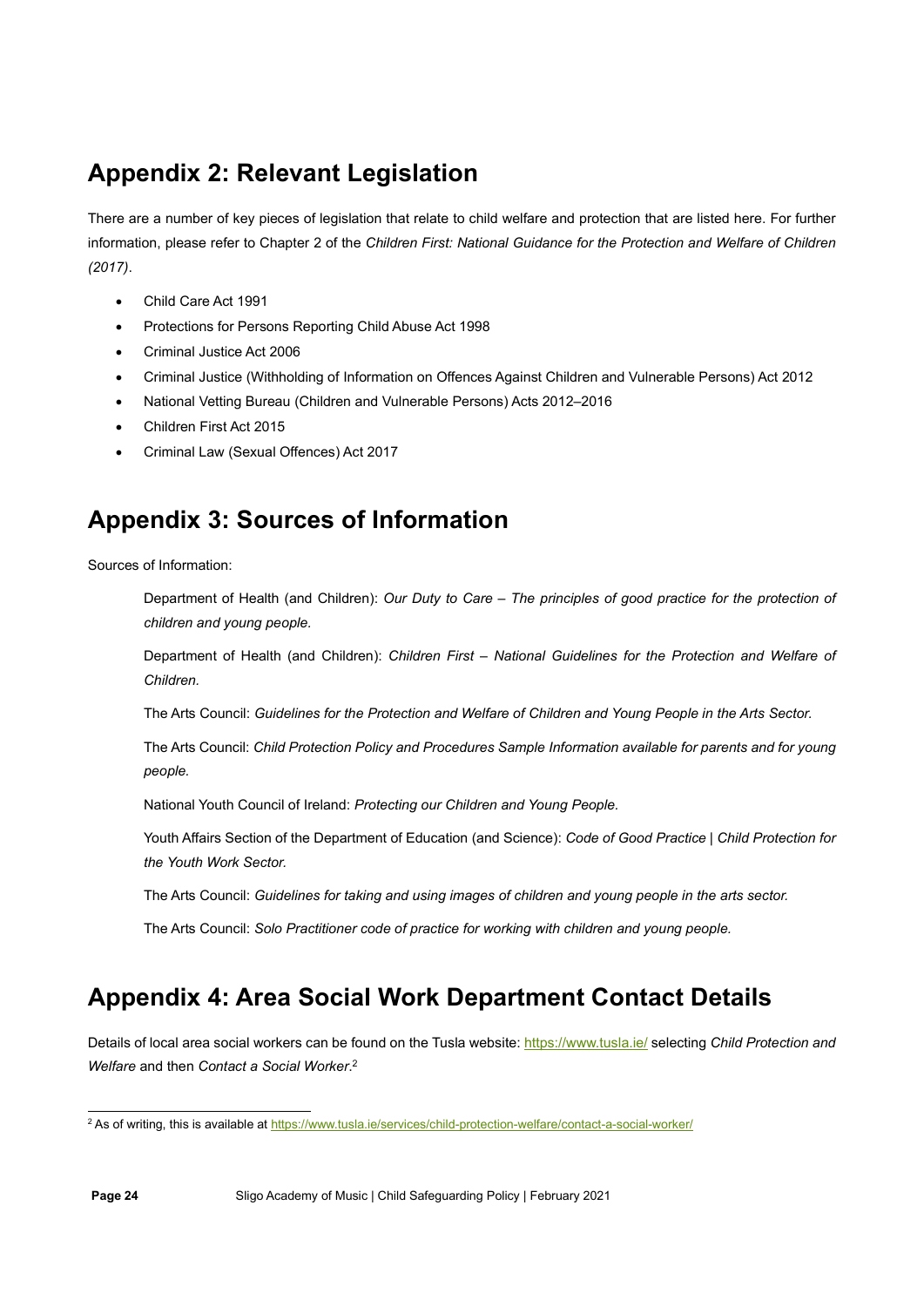## Appendix 5: Child Protection Training

There are a variety of ways to avail of training in Child Protection. There is no programme exclusive to youth music or youth arts; therefore, the options listed below are provided. Tusla has introduced a Universal eLearning as a basic guide to recognising and reporting suspected abuse. The National Youth Council of Ireland training is designed for youth workers and recommended for SAM members to access as the focus on young people is similar. Training provided by ETBs is also to be recommended where it can be availed of through Youth Officers and Youth Services as this again will have orchestra tutor training with people with a similar focus on young people. In-person training provided by Tusla is more aimed towards those working in the statutory sector. While the learning is the same, the context provided by NYCI or ETBs may be more relevant to youth orchestras.

### Tusla Children First E-Learning Programme

Tusla has worked with the Department of Children and Youth Affairs and the Health Service Executive to develop a universal e-learning training programme called Introduction to Children First. The programme has been written to support people of all backgrounds and experience in recognising concerns about children and reporting such concerns if they arise.

The programme is based on Children First: National Guidance for the Protection and Welfare of Children and the Children First Act 2015. The programme takes approximately 1.5 hours to complete but it can be done in a number of sittings. It covers topics including:

- Recognising and reporting child abuse;
- The role of mandated persons;
- The responsibilities of organisations working with children to safeguard children;
- The role of designated liaison persons.

The programme can be accessed on the Tusla website at https://www.tusla.ie/ or by entering 'Children First E-Learning Programme' in a search engine.

#### National Youth Council of Ireland

The Child Protection Programme of the National Youth Council provides training support to youth work organisations and individuals. IAYO is a full member of NYCI and members may request training through IAYO. Current details of training can be found at http://www.childprotection.ie/training.

#### The Child Protection Awareness Programme (CPAP)

This four-hour basic awareness course is the standardised child protection training programme for the youth work sector. It aims to create a basic awareness of key issues in relation to child protection. It is suitable for volunteers and tutors in youth work organisations. It may be delivered as an individual training module or as part of overall youth work training. This training is available to NYCI's member organisations and to the wider youth work sector.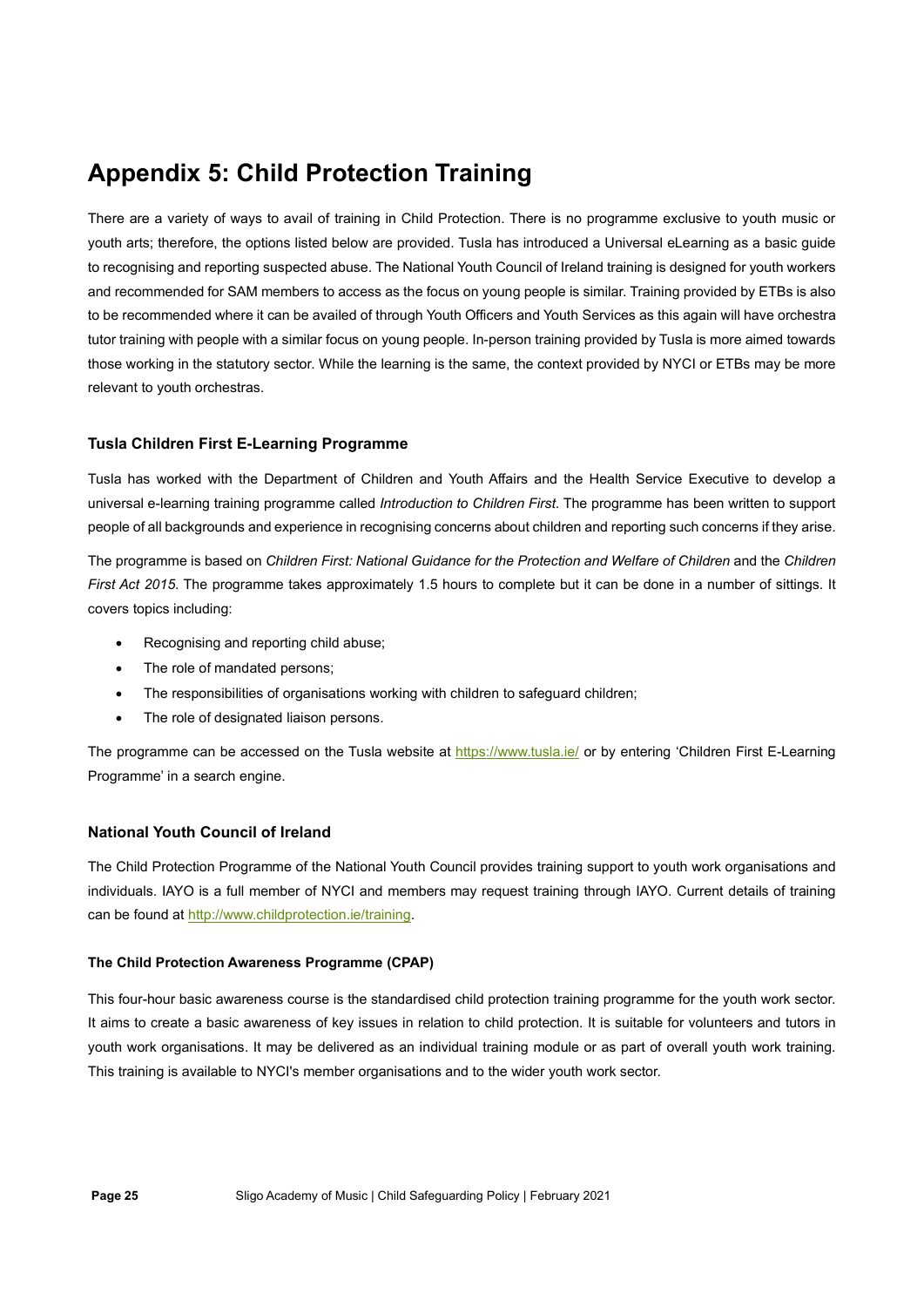#### Web Safety in Youth Work

This 3.5-hour course is designed to raise awareness among youth leaders about young people's online life, to identify online risks and opportunities and to deal with cyberbullying. This training is supported by the free online resource website for youth workers http://websafety.youth.ie/

#### Board of Management Training

This training is available on request to youth service boards of management who wish to consider their board of management role and responsibilities for child protection and welfare in their organisation.

#### Designated Liaison Person Training

This three-day course is aimed at those with the role and responsibility of a Designated Liaison Person within the youth work sector. It aims to provide participants with the information to carry out this important role in an effective manner. For upcoming DLP training dates please see https://www.youth.ie/training/designated-liaison-person-training/.

#### Specialist or 'in-house' Training on Request

Individually designed and specifically tailored child protection trainings are available on request to youth work organisations (subject to the capacity of the Child Protection Programme).

#### The NUIM Child Protection and Welfare Certificate (level 8)

This course is designed to develop capacity within the youth sector (and other related sectors) to respond effectively to the myriad child protection and welfare concerns which present throughout the country in youth organisations and other related services.

#### Education and Training Boards

Education and Training Boards have appointed Youth Officers that can help orchestras gain training in child protection locally. Search for "ETB Youth Services" and your county name in order to make contact with your local youth services.

#### Children First Information and Advice Officers

These officers are employed through Tusla, the Child and Family Agency. They have no specific remit for training youth orchestras but will include youth orchestra and other tutors and volunteers in programmes that they are already running. A list of local officers is available on the Tusla website.